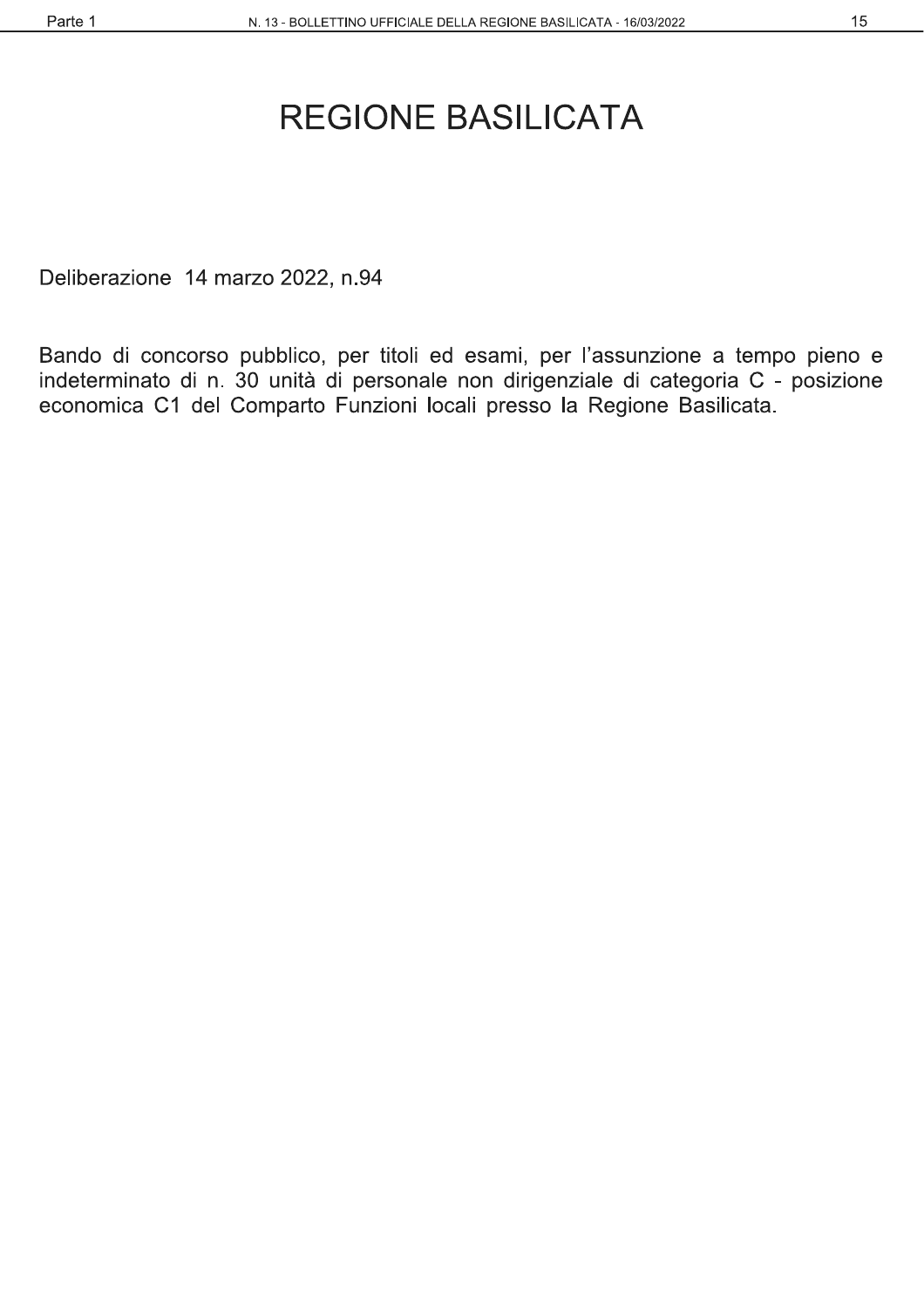#### **LA GIUNTA REGIONALE**

VISTO il D. Lgs. n. 165 del 30 marzo 2001 e s.m.i., recante "Norme generali sull'ordinamento del lavoro alle dipendenze delle amministrazioni pubbliche":

VISTO il D. Lgs. n. 150 del 27 ottobre 2009 e s.m.i., ad oggetto "Attuazione della legge 4 marzo 2009, n. 15, in materia di ottimizzazione della produttività del lavoro pubblico e di efficienza e trasparenza delle pubbliche amministrazioni";

VISTO il Decreto legge n. 101 del 31 agosto 2013, convertito, con modificazioni, dalla legge n. 125 del 30 ottobre 2013, recante "Disposizioni urgenti per il perseguimento di obiettivi di razionalizzazione delle pubbliche amministrazioni":

VISTO il D. Lgs. n. 75 del 25 maggio 2017, recante modifiche e integrazioni al D. Lgs. n. 165/2001 in materia di riorganizzazione delle amministrazioni pubbliche ai sensi della Legge n. 124/2015;

VISTA la Legge n. 241 del 7 agosto 1990 e s.m.i., recante: "Nuove norme in materia di procedimento amministrativo e di diritto di accesso ai documenti amministrativi";

VISTO il D.P.R. n. 184 del 12 aprile 2006, recante: "Disciplina in materia di accesso ai documenti amministrativi":

VISTO il D. Lgs. n. 33 del 14 marzo 2013 e s.m.i., concernente il riordino della disciplina sugli obblighi di pubblicità, trasparenza e diffusione di informazioni da parte delle Pubbliche Amministrazioni:

VISTO il D. Lgs. n. 82 del 7 marzo 2005, recante "Codice dell'amministrazione digitale":

VISTO il D. Lgs. n. 198 del 11 aprile 2006 e s.m.i., recante "Codice delle pari opportunità tra uomo e donna, a norma dell'articolo 6 della legge 8 novembre 2005, n. 246";

VISTO il Decreto del Presidente della Repubblica 28 dicembre 2000, n. 445 e s.m.i., recante "Testo Unico delle disposizioni legislative e regolamentari in materia di documentazione amministrativa";

VISTO il Regolamento (UE) 2016/679 del Parlamento europeo e del Consiglio del 27 aprile 2016 relativo alla protezione delle persone fisiche con riguardo al trattamento dei dati personali, nonché alla libera circolazione di tali dati e che abroga la direttiva 95/46/CE (regolamento generale sulla protezione dei dati);

VISTO il D. Lgs. n. 196 del 30 giugno 2003 e s.m.i., ad oggetto "Codice in materia di protezione dei dati personali, recante disposizioni per l'adeguamento dell'ordinamento nazionale al regolamento (UE) n. 2016/679 del Parlamento europeo e del Consiglio, del 27 aprile 2016, relativo alla protezione delle persone fisiche con riguardo al trattamento dei dati personali, nonché alla libera circolazione di tali dati e che abroga la direttiva 95/46/CE";

VISTA la D.G.R. n. 226 del 30 marzo 2021, riguardante il Piano Triennale di Prevenzione della Corruzione e della Trasparenza (PTPCT) 2021-2023;

VISTA la D.G.R. n. 1340/2017, concernente la modifica della disciplina dell'iter procedurale delle determinazioni e disposizioni dirigenziali della Giunta regionale;

VISTA la D.R.G. n. 11/1998, con cui sono stati individuati gli atti rientranti in via generale nella competenza della Giunta Regionale;

VISTO il D. Lgs. n. 118 del 23 giugno 2011, recante "Disposizioni in materia di armonizzazione dei sistemi contabili e degli schemi di bilancio delle Regioni, degli Enti Locali e dei loro organismi, a norma degli articoli 1 e 2 della legge 5 maggio 2009, n. 42" e s.m.i.;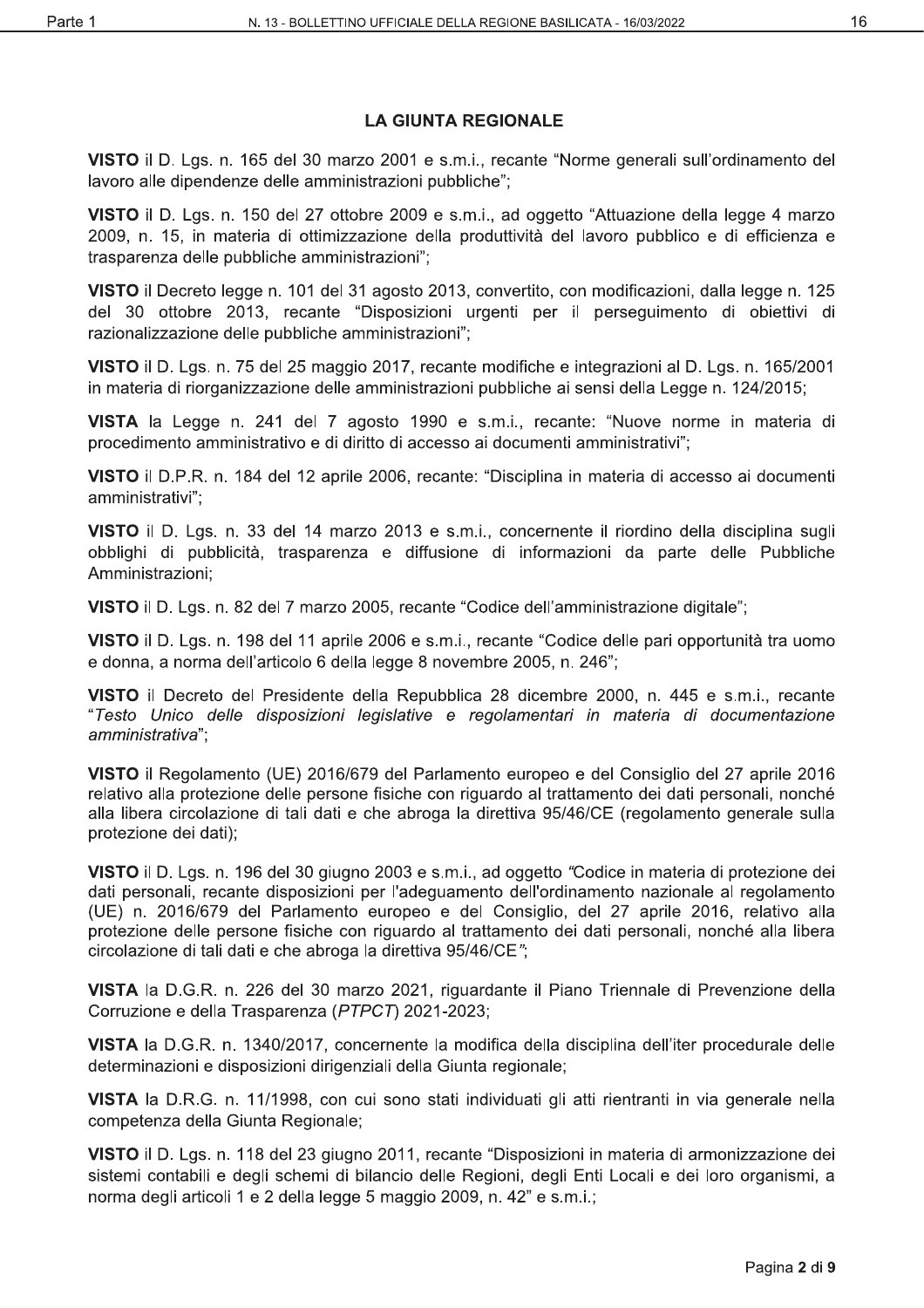VISTA la L.R. n. 19 del 6 maggio 2021, recante "Legge di Stabilità Regionale 2021";

VISTA la L.R. n. 20 del 6 maggio 2021, recante "Bilancio di Previsione finanziario per il triennio 2021-2023";

VISTA la D.G.R. n. 359 del 7 maggio 2021 di approvazione del Documento tecnico di Accompagnamento al Bilancio di previsione per il triennio 2021-2023, ai sensi dell'art. 39, comma 10, del D. Lgs. 23 giugno 2011, n. 118 e s.m.i.;

VISTA la D.G.R. n. 360 del 7 maggio 2021 di approvazione del Bilancio finanziario gestionale per il triennio 2021-2023, ai sensi dell'art. 39, comma 10, del D. Lgs. 23 giugno 2011, n. 118 e s.m.i.;

VISTA la D.G.R. n. 515 del 28 giugno 2021, concernente il riaccertamento dei residui attivi e passivi al 31 dicembre 2020 ex art. 3, comma 4, del D. Lgs. n. 118/2011 e consequente variazione del bilancio pluriennale 2021/2023;

VISTA la L.R. n. 59 del 15 dicembre 2021, recante "Collegato alla legge di stabilità regionale  $2021$ ";

VISTA la L.R. n. 60 del 30 dicembre 2021, recante "Autorizzazione all'esercizio provvisorio del Bilancio della Regione Basilicata e dei suoi organismi ed enti strumentali, per l'esercizio finanziario del 2022":

VISTA la Legge regionale n. 12 del 2 marzo 1996, recante "Riforma dell'organizzazione amministrativa regionale" e s.m.i. intervenute da ultimo con la Legge regionale n. 29 del 30 dicembre 2019, recante "Riordino degli uffici della Presidenza e della Giunta regionale e disciplina dei controlli interni":

VISTO lo Statuto della Regione Basilicata, approvato con Legge statutaria n. 1 del 17 novembre 2016, come modificata e integrata con Legge statutaria n. 1 del 18 luglio 2018;

VISTO il Decreto del Presidente della Giunta regionale n. 36 del 12/3/2022 avente ad oggetto: "Art. 48, comma 1, lettera d), art. 49, 50, 51 e 55 dello Statuto della Regione Basilicata. Nomina componenti della Giunta regionale della Basilicata";

VISTO il D.P.G.R. n. 164 del 24 ottobre 2020, nonché il D.P.G.R. n. 234 del 15 novembre 2021 di sua parziale modifica, concernente l'organizzazione degli Uffici di diretta collaborazione del Presidente della Giunta regionale, emanato ai sensi dell'art. 1 della menzionata L.R. n. 29/2019;

VISTO il Regolamento regionale n. 1 del 10 febbraio 2021, riguardante l'Ordinamento amministrativo della Giunta regionale della Basilicata, emanato ai sensi dell'art. 2 della succitata L.R. n. 29/2019 e successive modifiche, intervenute con il Regolamento n. 3 del 15.11.2021 e con il regolamento n. 4 del 29.12.2021;

VISTA la D.G.R. n. 750 del 6 ottobre 2021 di approvazione del documento recante l'Organizzazione delle Strutture amministrative della Giunta Regionale, contenente la rappresentazione integrale del riassetto organizzativo;

VISTA la D.R.G. n. 775 del 6 ottobre 2021 di conferimento degli incarichi di Direzione Generale, con affidamento alla dott.ssa Maria Carmela Panetta dell'incarico della Direzione Generale Risorse Umane Organizzazione e Affari Generali:

VISTE la D.G.R. n. 906 del 12 novembre 2021 e la D.G.R. n. 963 del 3 dicembre 2021, con le quali sono stati conferiti incarichi direzionali di strutture regionali ai dirigenti regionali a tempo indeterminato interessati dall'interpello di cui alla D.G.R. n. 758/2021, nonché la D.G.R. n. 984/2021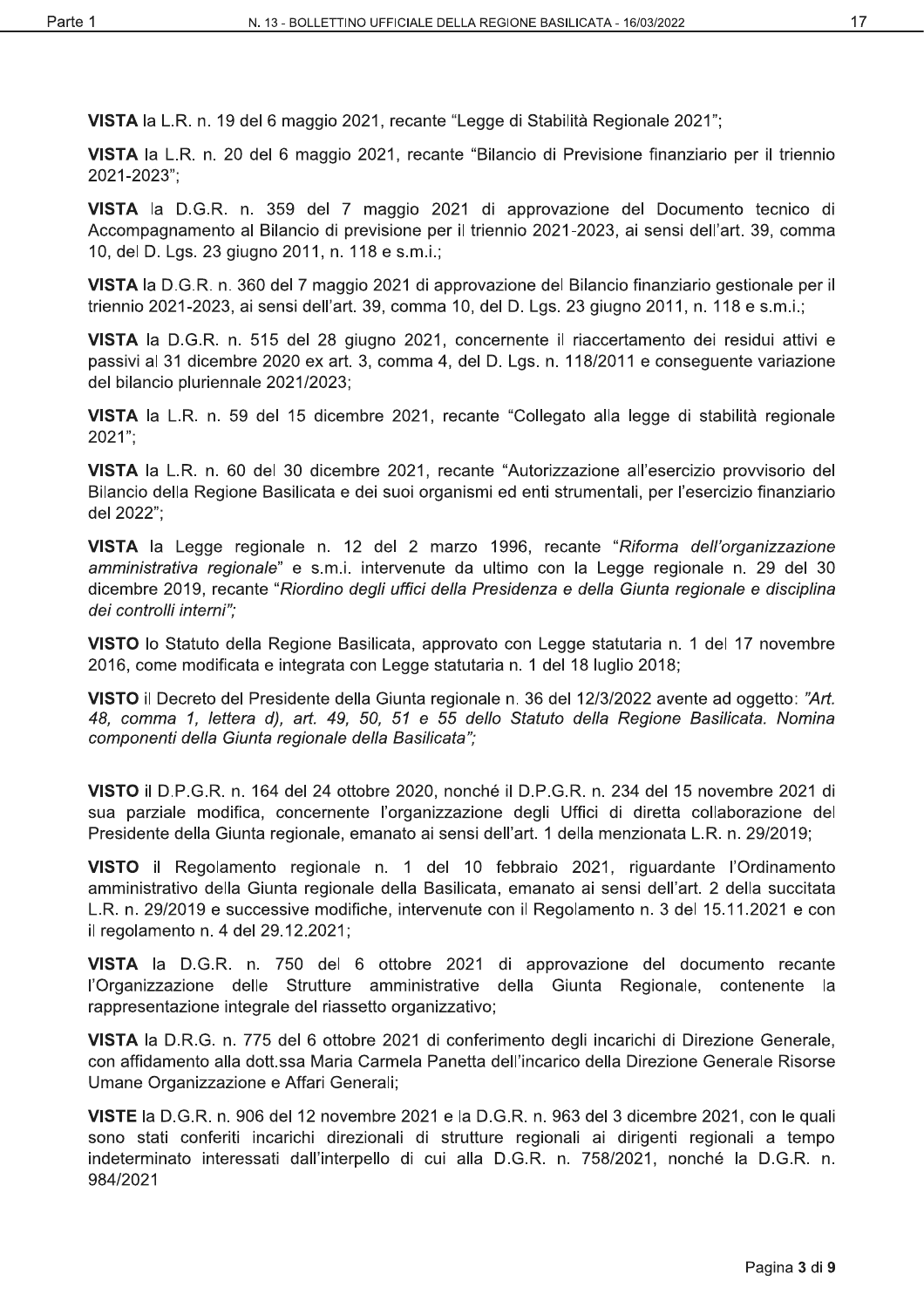VISTO in particolare il punto 7. della deliberazione n. 906/2021, laddove è riservato di provvedere con separato atto all'affidamento ad interim degli uffici vacanti, per i quali, medio tempore, la reggenza è affidata al Direttore Generale:

DATO ATTO che la responsabilità dell'ufficio Risorse Umane e Organizzazione resta affidata ad interim al Direttore Generale per le Risorse Umane Organizzazione e Affari Generali;

VISTO il Piano triennale dei fabbisogni di personale della Regione Basilicata (PTFP) per il triennio 2021-2023, di cui all'art.6 del D. Lgs. n. 165/2001 come modificato dall'art. 4 del D. Lgs. n.75/2017 e all'art. 4 del D.M. 3.9.2019, approvato con D.G.R. n. 721 del 17 settembre 2021;

**DATO ATTO** che il PTFP per il triennio 2021-2023 espone la ripartizione in termini quantitativi delle risorse utilizzabili per nuove assunzioni, individuando numericamente, per ciascuna annualità, le unità reclutabili per la dirigenza e per le categorie del comparto rinviando, quanto alla individuazione delle figure professionali alle valutazioni e alle proposte della dirigenza di vertice, anche in relazione alle funzioni, alle esigenze dell'amministrazione e alle priorità di copertura:

VISTA la D.G.R. n. 1023 del 16 dicembre 2021, con la quale la Giunta regionale, ai fini dell'attuazione delle previsioni del PTFP per il triennio 2021-2023, all'esito delle valutazioni condotte dai Direttore Generali nell'ambito del Comitato di coordinamento, ha stabilito, tra l'altro, di procedere all'avvio delle procedure concorsuali per il reclutamento di complessive n. 141 unità a tempo indeterminato, di cui n. 18 nella qualifica dirigenziale, n. 93 nella categoria D e n. 30 nella categoria C, distinte per caratteristiche professionali e area di competenza, come dettagliato nel prospetto accluso sub Allegato 1 al provvedimento per farne parte integrante, rinviando a successivi atti le ulteriori determinazioni occorrenti:

RITENUTA la necessità di avviare celermente i concorsi previsti dalla richiamata deliberazione n. 1023/2021, valendosi delle procedure di cui all'art. 10, comma 1, lettera c-bis) e comma 3, ultimo periodo, del decreto legge 1° aprile 2021 n. 44 che consentono la possibilità di addivenire in tempi ragionevolmente brevi alla conclusione della procedura e con essa alla disponibilità di graduatorie di personale selezionato da assumere progressivamente a rafforzamento dell'organizzazione amministrativa fortemente compromessa dai massicci pensionamenti registrati negli ultimi anni:

DATO ATTO che alle assunzioni si procederà secondo la gradualità e nei numeri previsti dal Piano dei fabbisogni e dai suoi successivi aggiornamenti annuali, da compiersi anche in attuazione della Decisione di Parifica n. 97/2021 e della sentenza della Corte costituzionale n. 247/2021, e del DM 3.9.2019 ai fini della verifica delle effettive capacità assunzionali e di spesa annualmente consentite:

RICHIAMATE le recenti disposizioni legislative inerenti le misure volte a favorire il l'efficientamento delle pubbliche amministrazioni, anche attraverso forme di semplificazione delle procedure e di accelerazione delle modalità di reclutamento del personale, ed in particolare:

- l'art. 3 della Legge n. 56 del 19 giugno 2019 e s.m.i., recante "Interventi per la concretezza delle azioni delle pubbliche amministrazioni e la prevenzione dell'assenteismo" e, in particolare, le indicazioni di cui al comma 6 circa lo svolgimento delle prove scritte, con la possibilità di concentrarle in un'unica prova sulle materie previste dal bando, eventualmente mediante il ricorso a domande con risposta a scelta multipla e la loro correzione prove anche mediante l'ausilio di sistemi informatici e telematici, e al comma 8 ove si dispone che, al fine di ridurre i tempi di accesso al pubblico impiego, fino al 31 dicembre 2024, le procedure concorsuali bandite dalle pubbliche amministrazioni di cui all'articolo 1, comma 2, del decreto legislativo 30 marzo 2001, n. 165 e le conseguenti assunzioni possono essere effettuate senza il previo svolgimento delle procedure previste dall'articolo 30 del medesimo decreto legislativo n. 165 del 2001;
- il Decreto Legge 1 aprile 2021, n. 44, convertito, con modificazioni, dalla legge 28 maggio 2021, n. 76, recante "Misure urgenti per il contenimento dell'epidemia da COVID-19, in materia di vaccinazioni anti SARS-CoV-2, di giustizia e di concorsi pubblici", e, in particolare, l'art. 10 che, al fine di ridurre i tempi di reclutamento del personale non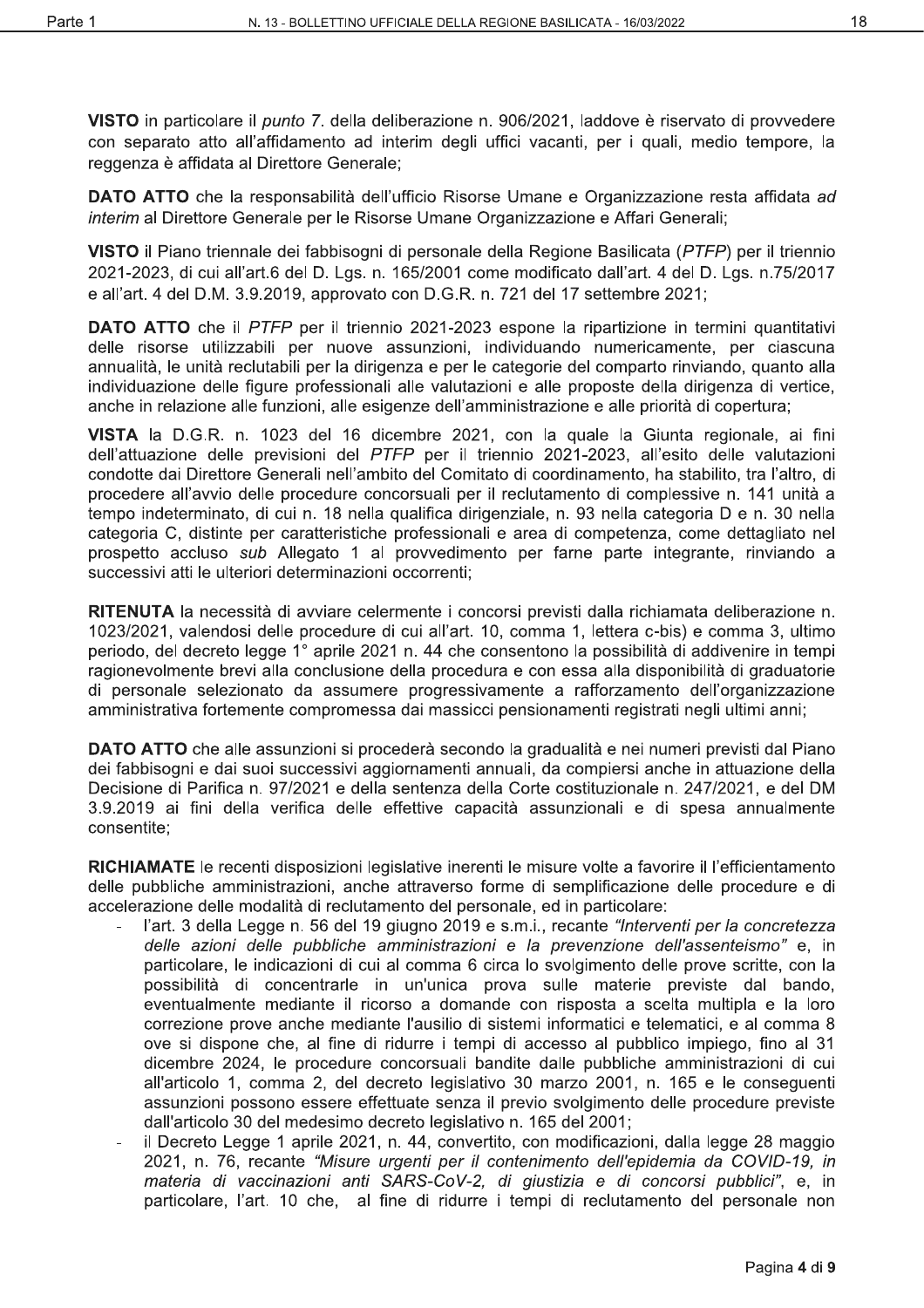dirigenziale, anche in deroga alla disciplina del Decreto del Presidente della Repubblica 9 maggio 1994, n. 487, introduce modalità semplificate di svolgimento delle prove assicurandone comunque il profilo selettivo e comparativo, con la possibilità per le amministrazioni di cui all'art. 1 comma 2 D.Lgs. n. 165/01 di prevedere nelle procedure concorsuali per il reclutamento di personale non dirigenziale, fino al permanere dello stato di emergenza, l'espletamento di una sola prova scritta e di una eventuale prova orale;

- il Decreto Legge 24/12/2021, n. 221 (G.U. 24 dicembre 2021, n. 305) recante ulteriore "Proroga dello stato di emergenza nazionale e ulteriori misure per il contenimento della diffusione dell'epidemia da COVID-19" fino al 31 marzo 2022;
- l'art. 1 comma 28-quater, lett. b), D.L. 30 dicembre 2021, n. 228, convertito, con modificazioni, dalla L. 25 febbraio 2022, n. 15, che proroga al 31 dicembre 2022 il termine di cui all'art. 10 del Decreto Legge 1 aprile 2021, n. 44, per il ricorso alle procedure accelerate di reclutamento di personale non dirigenziale;

RITENUTO per velocizzare le procedure concorsuali di procedere, per il reclutamento del personale non dirigenziale, con concorsi per titoli ed una sola prova scritta, come disciplinato dall'articolo 10, comma 1, lettera c- bis) e comma 3, ultimo periodo, del decreto legge 1° aprile 2021 n.44, rinviando a separato atto le determinazioni in ordine al reclutamento delle altre figure previste dal piano dei fabbisogni:

DATO ATTO che, in ragione dell'oneroso impegno organizzativo, la Regione Basilicata, in qualità di associato giusta D.G.R. n. 2665 del 24.04.1997, si avvarrà di FORMEZ PA - Centro servizi, assistenza, studi e formazione per l'ammodernamento delle Pubbliche Amministrazioni - per l'implementazione e la realizzazione delle attività direttamente connesse alla gestione delle procedure concorsuali che saranno indette, incluso il supporto nella predisposizione dei quesiti della prova per i singoli profili da selezionare;

VISTA la deliberazione della Giunta regionale n. 92 del 14 marzo 2022, con la quale è stato approvato lo schema di Convenzione disciplinante i rapporti tra Regione Basilicata e FORMEZ P.A. in ordine all'espletamento di procedure per il reclutamento di personale dall'esterno;

VISTO l'allegato bando di concorso (all A) per il reclutamento di complessive 30 unità da inquadrare nella categorie C con distinzione al suo interno dei singoli profili da reclutare come individuati nell'all. 1) alla DGR n. 1023/2021, che in linea con le disposizioni sopra richiamate e con lo schema-tipo di bando elaborato dalla Funzione pubblica, prevede lo svolgimento di unica prova scritta formata da quesiti con risposta a scelta multipla sulle materie caratterizzanti il profilo, e quesiti situazionali volti a testare anche le capacità dei candidati di applicare le proprie competenze a contesti problematici o specifiche situazioni concrete di lavoro, con la valutazione di titoli fino ad un terzo del punteggio complessivo attribuibile;

RICHIAMATE le ulteriori disposizioni che disciplinano l'accesso all'impiego e lo svolgimento dei pubblici concorsi, ed in particolare:

- il Decreto del Presidente della Repubblica 9 maggio 1994, n. 487, ad oggetto "Regolamento recante norme sull'accesso agli impieghi nelle Pubbliche Amministrazioni e le modalità di svolgimento dei concorsi, dei concorsi unici e delle altre forme di assunzione nei pubblici impieghi";
- il Decreto del Presidente del Consiglio dei Ministri 7 febbraio 1994, n. 174, recante "Regolamento recante norme sull'accesso dei cittadini degli Stati membri dell'Unione europea ai posti di lavoro presso le amministrazioni pubbliche";
- il Decreto Legislativo 30 marzo 2001n. 165 ed in particolare l'art. 35 Reclutamento del personale:
- le "Linee guida sulle procedure concorsuali" emanate dal Ministro per la Semplificazione e la Pubblica Amministrazione con direttiva n. 3 del 24.04.2018;
- l'art. 32 della legge 18 giugno 2009, n. 69, a norma del quale a far data dal 1º gennaio 2010, gli obblighi di pubblicazione di atti e provvedimenti amministrativi aventi effetto di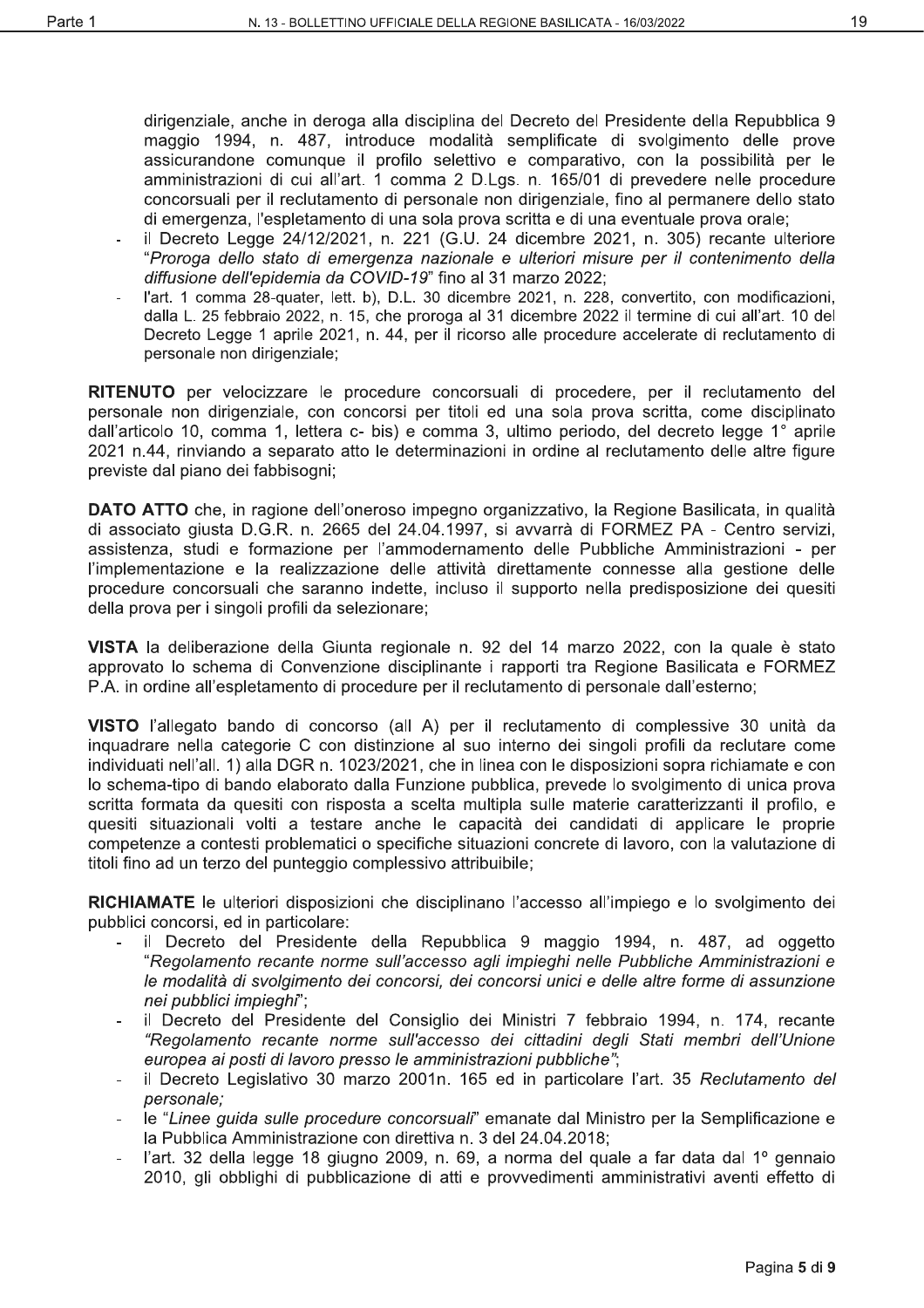20

pubblicità legale si intendono assolti con la pubblicazione nei propri siti informatici da parte delle amministrazioni e degli enti pubblici obbligati;

- il Decreto interministeriale 9 luglio 2009 del Ministro dell'Istruzione, dell'Università e della Ricerca di concerto con il Ministro per la Pubblica Amministrazione e l'Innovazione in materia di equiparazione tra diplomi di lauree di vecchio ordinamento (DL), lauree specialistiche (LS) ex decreto n. 509/1999 e lauree magistrali (LM) ex decreto n. 270/2004, ai fini della partecipazione ai pubblici concorsi, nonché l'art. 10 comma 1-bis D.L. n. 44/2021:
- il Decreto interministeriale 9 luglio 2009 del Ministro dell'Istruzione, dell'Università e della Ricerca di concerto con il Ministro per la Pubblica Amministrazione e l'Innovazione in materia di equiparazione tra classi delle lauree ex decreto n. 509/1999 e classi delle lauree ex decreto n. 270/2004, ai fini della partecipazione ai pubblici concorsi;
- la Legge 5 febbraio 1992, n. 104 e s.m.i., recante "Legge quadro per l'assistenza, l'integrazione sociale e i diritti delle persone handicappate";
- la legge 12 marzo 1999, n. 68, recante "Norme per il diritto al lavoro dei disabili" e, in particolare, l'articolo 3 e l'articolo 18, comma 2, concernenti le quote d'obbligo occupazionali a favore delle categorie protette:
- la Legge 28 marzo 1991, n. 120, recante "Norme in favore dei privi della vista per l'ammissione ai concorsi nonché alla carriera direttiva nella pubblica amministrazione e negli enti pubblici, per il pensionamento, per l'assegnazione di sede e la mobilità del personale direttivo e docente della scuola";
- il Decreto Ministeriale del 12 novembre 2021 recante le modalità attuative per assicurare alle persone con disturbi specifici dell'apprendimento (DSA) la possibilità di alcune misure per evitare penalizzazioni nei concorsi pubblici;
- i Decreti legislativi 9 luglio 2003, n. 215 e n. 216 recanti, rispettivamente, "Attuazione della direttiva 2000/43/CE per la parità di trattamento tra le persone, indipendentemente dalla razza e dall'origine etnica" e "Attuazione della direttiva 2000/78/CE per la parità di trattamento in materia di occupazione e di condizioni di lavoro";
- il Decreto legislativo 25 gennaio 2010, n. 5, in attuazione della direttiva 2006/54/CE relativa al principio delle pari opportunità e della parità di trattamento fra uomini e donne in materia di occupazione e impiego;
- il Decreto legislativo 15 marzo 2010, n. 66, "Codice dell'ordinamento militare", e in particolare gli articoli 678 e 1014, in tema di riserve di posti nel pubblico impiego a favore dei volontari in ferma breve e ferma prefissata delle Forze armate;
- la nota del Dipartimento della Funzione pubblica Ufficio per i concorsi e per il reclutamento prot. n. DFP-0025239-P-15/04/2021, recante "Protocollo per lo svolgimento dei concorsi pubblici":

**DATO ATTO**, con riferimento agli obblighi occupazionali a favore delle categorie protette, che dal prospetto informativo inviato il 26.01.2022 con riferimento alla consistenza organica al 31.12.2021, non risultano scoperture in nessuna delle quote di cui all'art. 3 e all'art. 18 L. n. 68/1999;

**DATO ATTO** che, in concomitanza con l'avvio dei concorsi è avviata la procedura di mobilità obbligatoria, ai sensi dell'art. 34 bis del d.lgs. 165/2001, con riferimento alle figure da selezionare come specificate con la DGR n. 1023/2021, all'esito della quale si potrebbe determinare l'eventuale riduzione del numero dei posti messi a concorso da comunicarsi ai candidati mediante pubblicazione di apposito avviso sul sito di Formez PA e sul sito istituzionale della Regione Basilicata, nella pagina dedicata ai concorsi;

RICHIAMATO l'art. 35 comma 5-ter D.Lgs. n. 165/2001 nonché l'art. 20 comma 10 della Legge Regionale n. 12/1996 in tema di efficacia delle graduatorie dei concorsi pubblici regionali:

VISTO il C.C.N.L. relativo al personale del comparto Funzioni locali – triennio 2016/2018, sottoscritto in data 21 maggio 2018;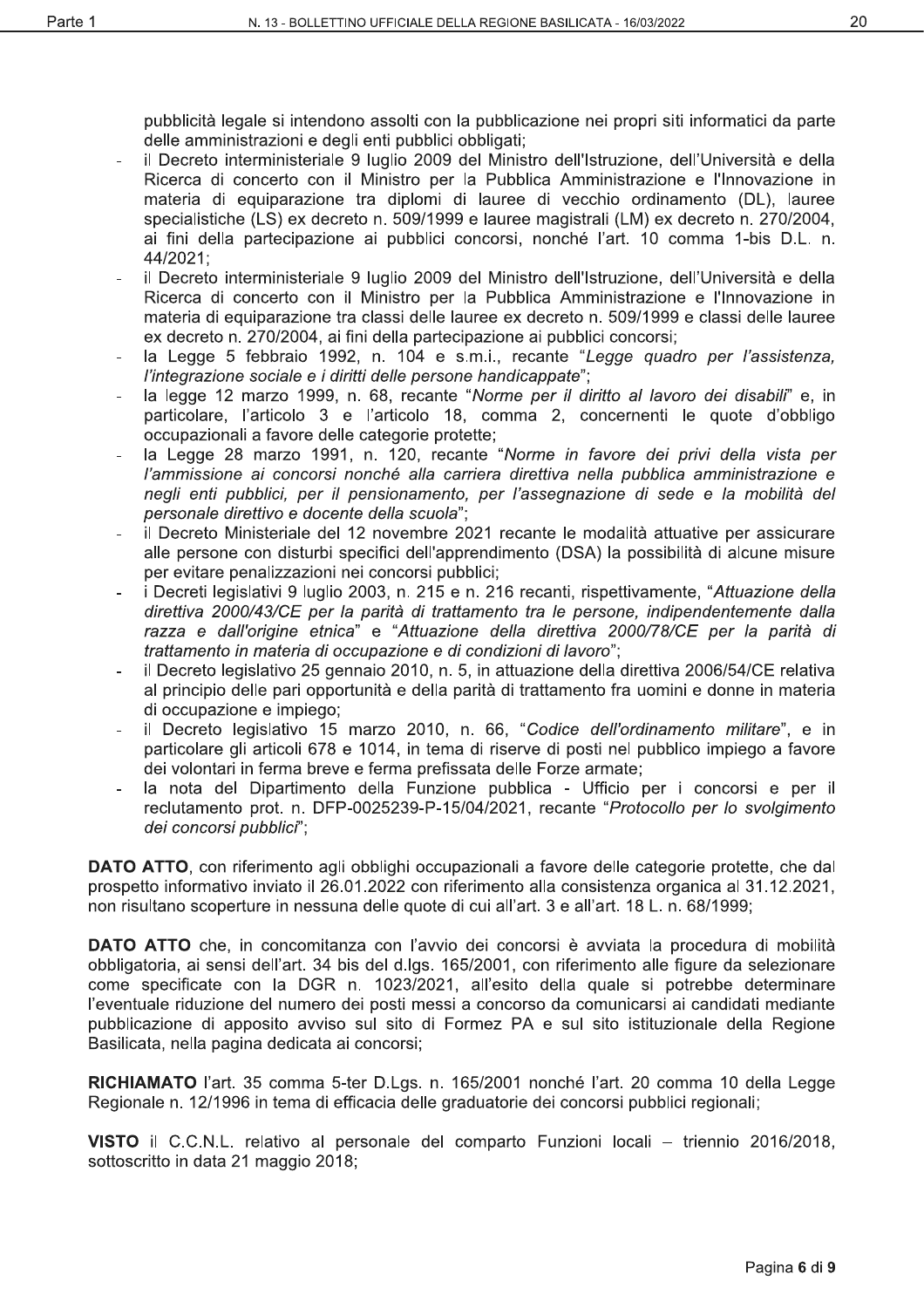RITENUTO di approvare il bando di concorso (all. A) per il reclutamento di personale da inquadrare nella cat. C per totali n. 30 unità, distinte per profili come individuati nell'all. 1) alla DGR n. 1023/2021 secondo la DGR n. 1564/2006;

DATO ATTO che la diversa determinazione dei fabbisogni scaturente dalla DGR n. 721/2021 e dalla DGR n. 1023/2021 rapportata alle attuali esigenze organizzative, sostituisce ogni altra precedente determinazione inerente il reclutamento di personale non dirigenziale

RAVVISATA, altresì, a seguito delle intervenute disposizioni normative in materia concorsuale, l'opportunità di avvalersi di procedure selettive che garantiscono, tra l'altro, maggiore celerità ed una più ampia partecipazione al concorso rispetto a quella indette con le Deliberazioni n. 8 e n 23 dell'08/01/2009;

RITENUTO pertanto che, con l'indizione del concorso di cui al presente atto in attuazione del vigente piano dei fabbisogni di cui alla DGR n. 721/2021 e della DGR n. 1023/2021, sono da revocare le procedure concorsuali bandite per le cat. C con le Deliberazioni n. 8 e n 23 dell'08/01/2009, pubblicate sul BUR n. 7 del 5 febbraio 2009;

VISTO il Decreto del Presidente della Giunta regionale n. 36 del 12/3/2022 avente ad oggetto: "Art. 48, comma 1, lettera d), art. 49, 50, 51 e 55 dello Statuto della Regione Basilicata. Nomina componenti della Giunta regionale della Basilicata";

tanto premesso, su proposta del Presidente

#### **DELIBERA**

Per le motivazioni di cui in premessa che qui si intendono integralmente riportate

- 1. di indire concorsi per il reclutamento delle unità di personale non dirigenziale, da inquadrare nella cat. C del personale del comparto Funzioni Locali previste dal Piano dei fabbisogni relativo al triennio 2021/20203, con concorso per titoli ed una sola prova scritta, come disciplinato dall'articolo 10, comma 1, lettera c-bis) e comma 3, ultimo periodo, del decreto legge 1° aprile 2021 n.44;
- 2. di approvare l'all A) recante Bando di concorso pubblico per titoli ed esame per l'assunzione a tempo pieno e indeterminato di n. 30 unità di personale di categoria C, pos. ec. C1, del personale del comparto Funzioni Locali, per i profili come declinati nella tabella acclusa alla DGR 1023/2021:
- 3. di disporre la pubblicazione del presente provvedimento e dei bandi allegati nel Bollettino Ufficiale della Regione Basilicata, nel sito istituzionale della Regione Basilicata https://www.regione.basilicata.it nel sito di Formez PA (affidatario del servizio di organizzazione e realizzazione delle prove concorsuali) http://rigualificazione.formez.it e di darne avviso nella Gazzetta Ufficiale della Repubblica Italiana - IV Serie speciale "Concorsi ed Esami";
- 4. di stabilire che la domanda di ammissione al concorso deve essere presentata esclusivamente per via telematica, entro trenta giorni, decorrenti dal giorno successivo a quello di pubblicazione dell'estratto dell'avviso nella Gazzetta Ufficiale della Repubblica Italiana, IV Serie Speciale "Concorsi ed Esami", attraverso il Sistema pubblico di identità digitale (SPID), compilando l'apposito modulo elettronico sul sistema "Step-One 2019", raggiungibile sulla rete internet all'indirizzo https://ripam.cloud previa registrazione del candidato sullo stesso sistema:
- 5. di dare atto che il numero dei posti a concorso è suscettibile di variazione in caso di assegnazione, da parte delle strutture indicate dall'art. 34 bis D.Lgs. n. 165/01, di personale collocato in disponibilità di pari categoria e qualificazione;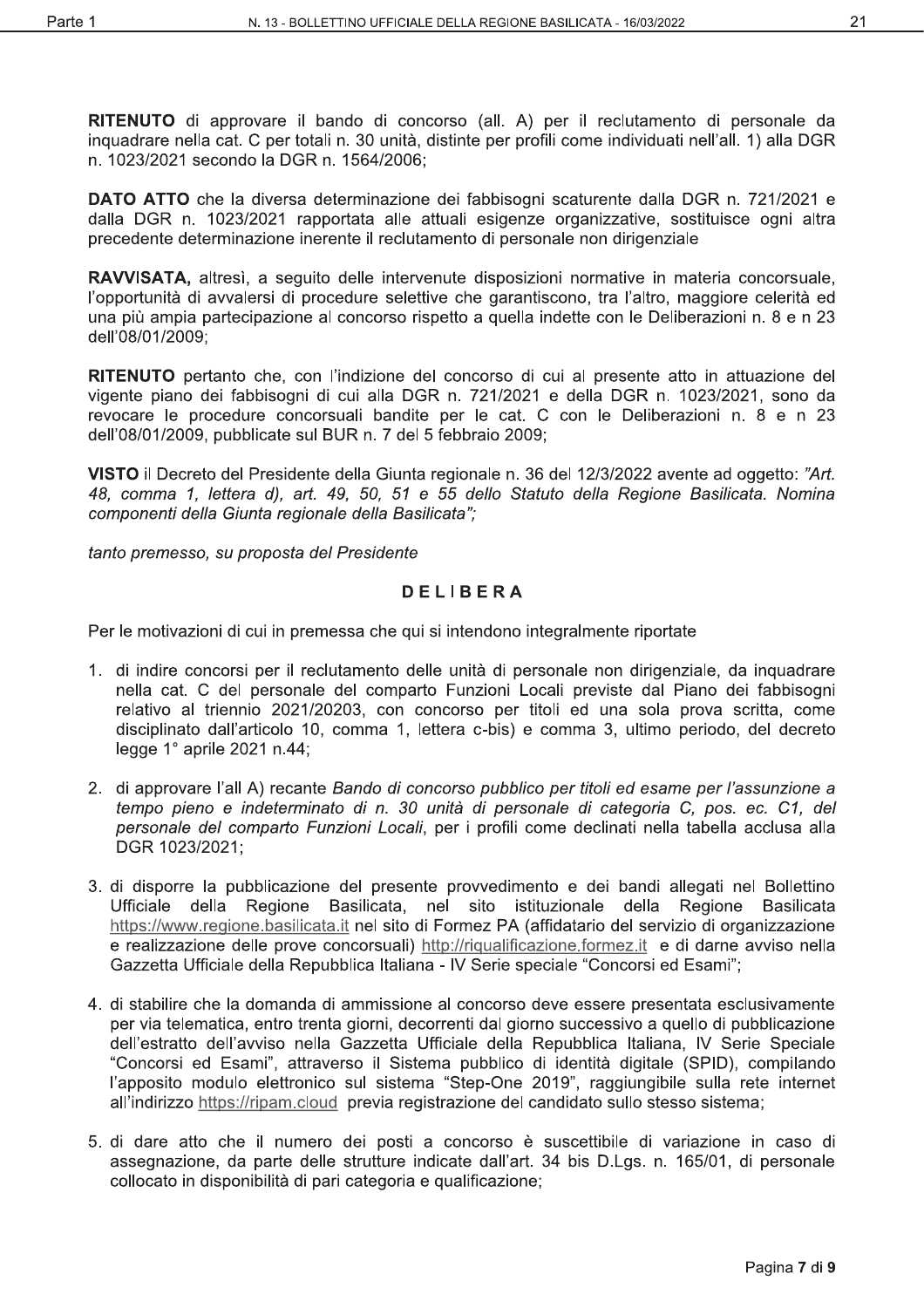- 6. di dare atto che le assunzioni saranno eseguite con la gradualità e nel numero previsti dal Piano dei fabbisogni e dai suoi successivi aggiornamenti annuali, nei limiti delle effettive capacità assunzionali e di spesa annualmente consentite;
- 7. di riservarsi di annullare, revocare o modificare il bando di concorso, sospenderne o rinviarne lo svolgimento, anche per cause operative o tecniche non prevedibili, sospendere o rinviare l'assunzione dei vincitori in ragione di esigenze attualmente non valutabili né prevedibili, anche in applicazione di disposizioni di contenimento della spesa pubblica che impedissero o imponessero di differire o ritardare le assunzioni di personale;
- 8. di rinviare a separato atto le ulteriori determinazioni riguardo a quanto stabilito con la DGR n. 1023/2021;
- 9. di dare atto che, per effetto di quanto deliberato con il presente atto in attuazione del vigente piano dei fabbisogni di cui alla DGR n. 721/2021 e della DGR n. 1023/2021, sono revocate le procedure concorsuali bandite per le cat. C con le Deliberazioni n. 8 e n 23 dell'08/01/2009, pubblicate sul BUR n. n. 7 del 5 febbraio 2009;
- 10. di dare mandato all'ufficio Risorse Umane e Organizzazione per gli adempimenti conseguenti a quanto innanzi deliberato.

L'all A) recante Bando di concorso pubblico per titoli ed esami per l'assunzione a tempo pieno e indeterminato di n. 30 unità di personale di categoria C, pos. ec. C1, del comparto Funzioni Locali costituisce parte integrante del presente atto.

| L'ISTRUTTORE |
|--------------|
|--------------|

**Ezia Araneo** IL RESPONSABILE P.O.

**IL DIRIGENTE** 

**Maria Carmela Panetta** 

LA PRESENTE DELIBERAZIONE È FIRMATA CON FIRMA DIGITALE QUALIFICATA. TUTTI GLI ATTI AI QUALI È FATTO RIFERIMENTO NELLA PREMESSA E NEL DISPOSITIVO DELLA DELIBERAZIONE SONO DEPOSITATI PRESSO LA STRUTTURA PROPONENTE. CHE NE CURERÀ LA CONSERVAZIONE NEI TERMINI DI LEGGE.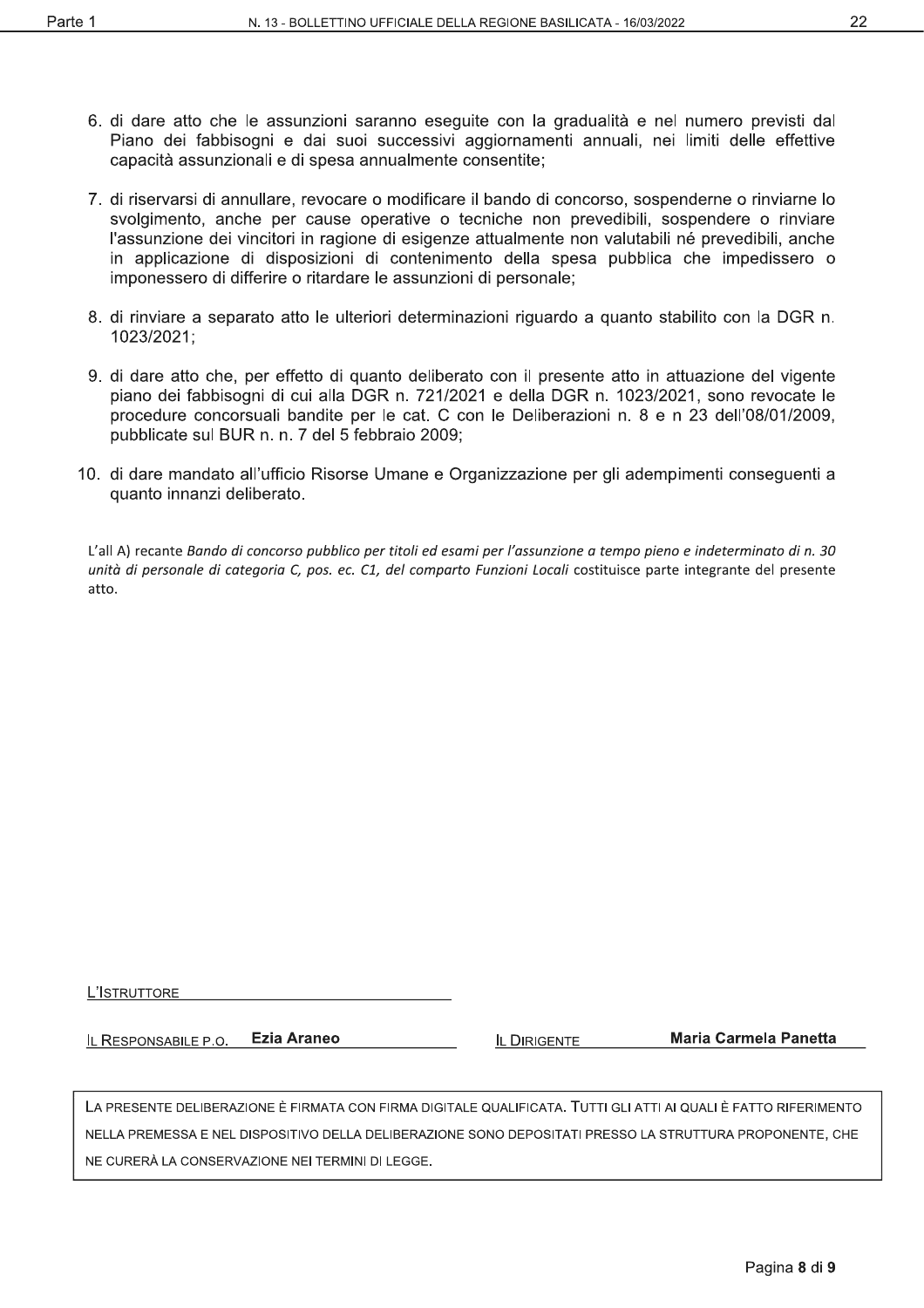Del che è redatto il presente verbale che, letto e confermato, viene sottoscritto come segue:

IL SEGRETARIO Antonio Ferrara

**IL PRESIDENTE** 

**Vito Bardi** 

□ Si attesta che copia in formato digitale viene trasmessa al Consiglio Regionale tramite pec dall'Ufficio Legislativo e della Segreteria della Giunta



# **REGIONE BASILICATA**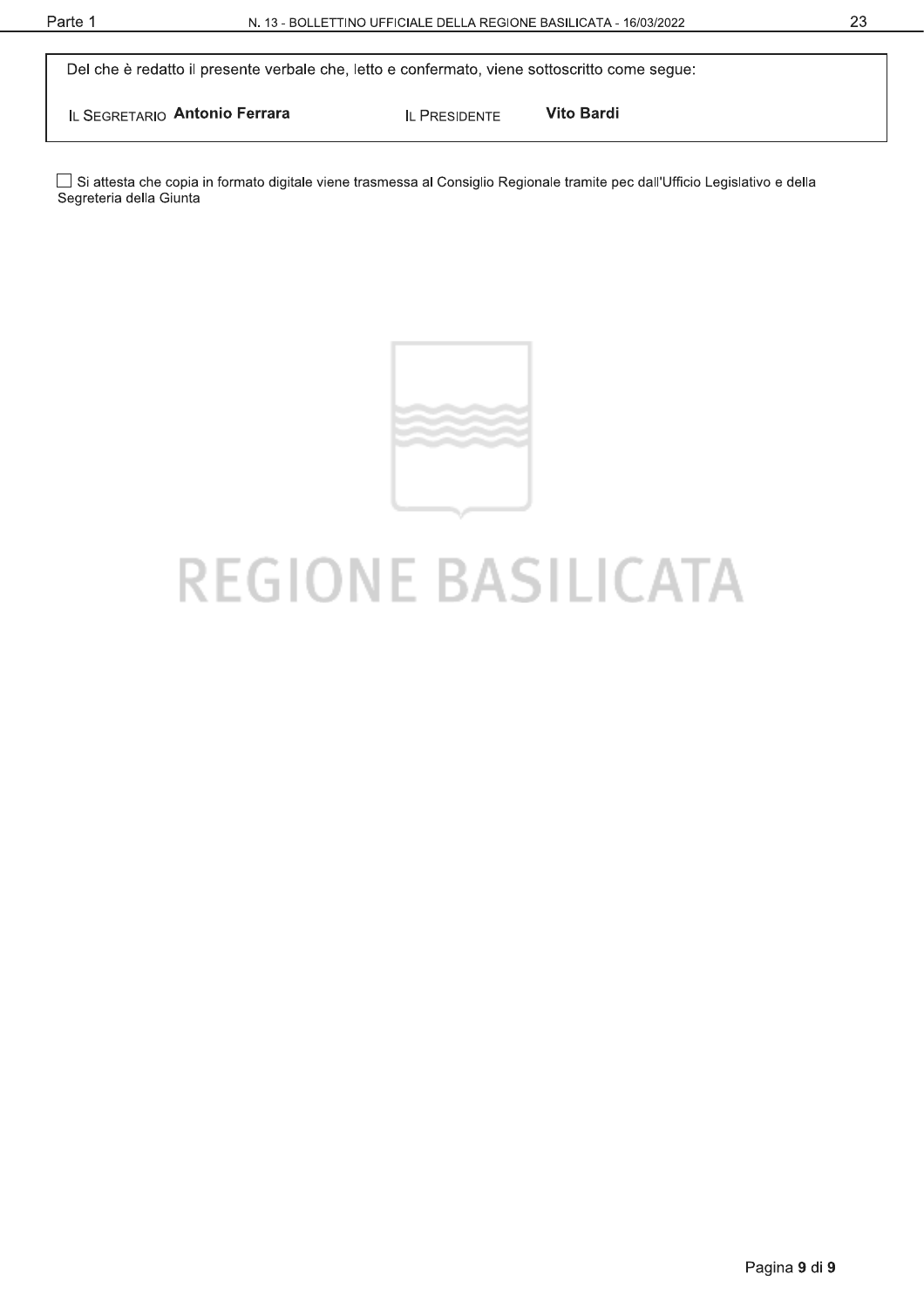



# **REGIONE BASILICATA**

D.G.R. n. 94 del 14 marzo 2022

Bando di concorso pubblico, per titoli ed esami, per l'assunzione a tempo pieno e indeterminato di n. 30 unità di personale non dirigenziale di categoria C - posizione economica C1 del Comparto Funzioni locali presso la Regione Basilicata

#### Articolo 1 - Posti messi a concorso e riserve

1. È indetto un concorso pubblico, per titoli ed esami, per il reclutamento di di n. 30 unità di personale a tempo pieno e indeterminato, categoria C, posizione economica C1, da assegnare presso la Regione Basilicata, nei seguenti profili professionali:

| Codice        | <b>Profilo professionale</b>   | Posti a bando |
|---------------|--------------------------------|---------------|
| RB - ESA      | Esperto Servizi Amministrativi |               |
| RB - ETC      | Esperto Tecnico                | 15            |
| RB-FIN        | Esperto Informatico            |               |
| <b>TOTALE</b> |                                | 30            |

2. La Regione Basilicata (di seguito anche Amministrazione) garantisce parità e pari opportunità tra uomini e donne per l'accesso al lavoro ed il trattamento sul lavoro, in conformità a quanto disposto dall'articolo 57 del decreto legislativo 30 marzo 2001, n. 165 e successive modificazioni.

3. Il numero dei posti messi a concorso potrà essere ridotto in ragione dei posti che potranno essere coperti all'esito delle procedure di mobilità obbligatoria ai sensi dell'art. 34bis del decreto legislativo n. 165/2001 e s.m.i., già avviate alla data di pubblicazione del presente bando. L'eventuale riduzione del numero dei posti messi a concorso, distinta per profilo professionale, sarà resa nota ai candidati mediante pubblicazione di apposito comunicato sul sito di Formez PA http://riqualificazione.formez.it  $\mathsf{e}% _{0}\left( \mathsf{e}\right)$ sul sito istituzionale della Regione **Basilicata** https://www.regione.basilicata.it.

4. Atteso che dal prospetto informativo dell'Amministrazione riferito al 31 dicembre 2021 riepilogativo della situazione occupazionale rispetto agli obblighi di assunzione di personale con disabilità ed appartenente alle altre categorie protette - la quota di riserva di cui agli articoli 3 e 18 della legge 12 marzo 1999, n. 68 e s.m.i. risulta coperta, non è prevista la riserva di posti a favore delle predette categorie, ferma restando la verifica della copertura della predetta quota d'obbligo all'atto della formulazione della graduatoria finale.

5. È prevista la riserva dei posti per i volontari delle Forze armate ai sensi dell'articolo 678 e dell'articolo 1014 del decreto legislativo 15 marzo 2010, n. 66 e successive modificazioni.

6. Le predette riserve di legge e i titoli di preferenza di cui al successivo articolo 8 sono valutati esclusivamente all'atto della formulazione della graduatoria finale.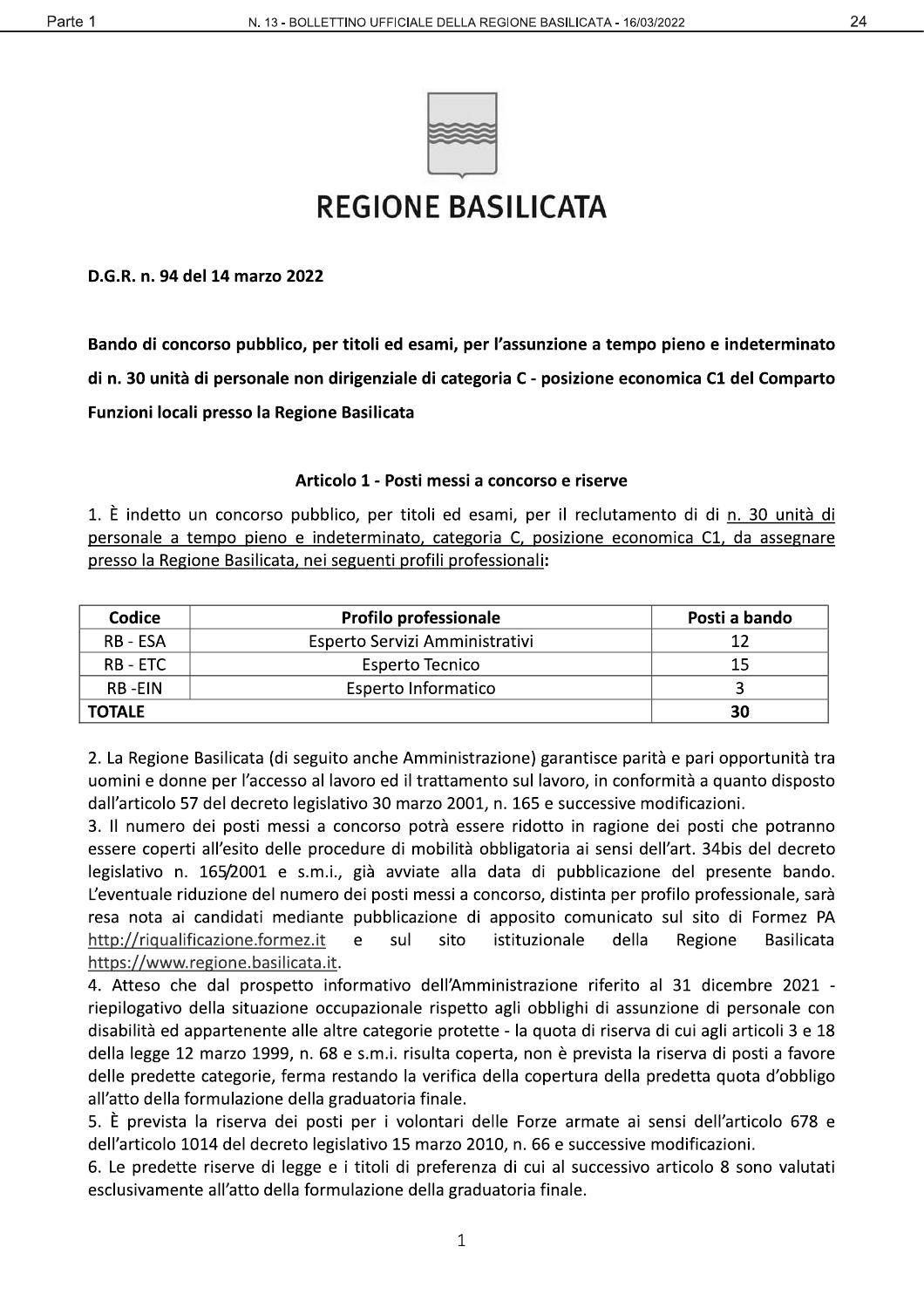25

7. Al fine di ridurre i tempi di svolgimento delle selezioni, assicurando comunque il medesimo grado di selettività tra i partecipanti ed il rispetto del protocollo per lo svolgimento dei concorsi pubblici del 15 aprile 2021, la Regione Basilicata ha deciso di avvalersi delle modalità di svolgimento semplificate delle prove selettive previste dal decreto legge 1 aprile 2021, n. 44, convertito con modificazioni dalla legge 28 maggio 2021, n. 76, prevedendo l'espletamento della sola prova scritta.

8. Per l'organizzazione e la realizzazione delle fasi concorsuali, compresa la fase di acquisizione delle domande di partecipazione e di riscossione del contributo di ammissione, la Regione Basilicata si avvarrà di Formez PA - Centro servizi, assistenza, studi e formazione per l'ammodernamento delle PP. AA.

#### Articolo 2 - Requisiti per l'ammissione

1. Per l'ammissione alla presente procedura selettiva sono richiesti i seguenti requisiti, che devono essere posseduti alla data di scadenza del termine di presentazione della domanda di partecipazione, nonché al momento dell'assunzione in servizio:

- a. essere cittadini italiani o di altro Stato membro dell'Unione Europea o loro familiari, non aventi la cittadinanza di uno Stato membro, che siano titolari del diritto di soggiorno o del diritto di soggiorno permanente, o cittadini di Paesi terzi che siano titolari del permesso di soggiorno UE per soggiornanti di lungo periodo o che siano titolari dello status di rifugiato ovvero dello status di protezione sussidiaria, ai sensi dell'articolo 38 del decreto legislativo 30 marzo 2001, n. 165. Per i soggetti di cui all'articolo 38 del decreto legislativo 30 marzo 2001, n. 165, essere in possesso dei requisiti, ove compatibili, di cui all'articolo 3 del decreto del Presidente del Consiglio dei ministri 7 febbraio 1994, n. 174;
- b. età non inferiore a 18 anni e non superiore all'età prevista dalle norme vigenti in materia di collocamento a riposo;
- c. godimento dei diritti civili e politici;
- d. non essere stati esclusi dall'elettorato politico attivo;
- e. non essere stati destituiti o dispensati dall'impiego presso una pubblica amministrazione per persistente insufficiente rendimento, oppure non essere stati dichiarati decaduti o licenziati da un impiego statale, ai sensi dell'articolo 127, primo comma, lettera d), del Testo Unico delle disposizioni concernenti lo statuto degli impiegati civili dello Stato, approvato con decreto del Presidente della Repubblica 10 gennaio 1957, n. 3 e ai sensi delle corrispondenti disposizioni di legge e dei contratti collettivi nazionali di lavoro relativi al personale dei vari comparti;
- f. non aver riportato condanne penali, passate in giudicato, per reati che impediscano, ai sensi della vigente normativa in materia, la costituzione del rapporto di impiego con le pubbliche amministrazioni;
- g. idoneità fisica allo svolgimento delle mansioni proprie del profilo professionale cui si concorre. L'Amministrazione ha la facoltà di sottoporre a visita medica di controllo i vincitori di concorso in base alla normativa vigente;
- h. per i candidati di sesso maschile, nati entro il 31 dicembre 1985, posizione regolare nei riguardi degli obblighi di leva;
- i. possesso del seguente titolo di studio:
	- per il profilo di Esperto Servizi Amministrativi (codice RB-ESA): diploma di istruzione secondaria di secondo grado di durata quinquennale che consenta l'iscrizione ad una facoltà universitaria;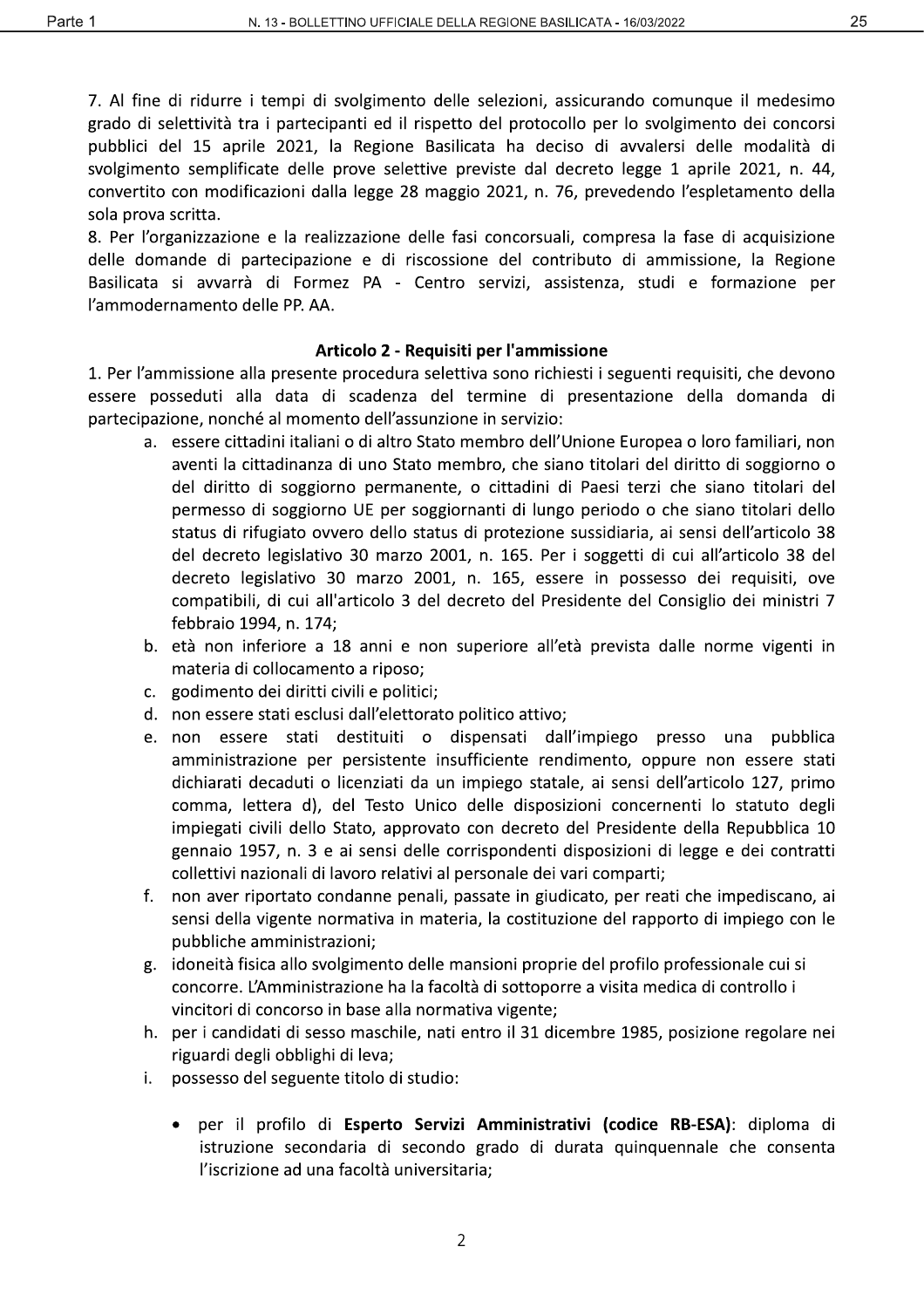- per il profilo di Esperto Tecnico (codice RB-ETC): diploma di istruzione secondaria di secondo grado di geometra, perito edile, perito agrario o altro diploma equivalente che consenta l'iscrizione ad una facoltà universitaria;
- per il profilo di Esperto informatico (codice RB-EIN): diploma di istruzione secondaria di secondo grado di ragioniere programmatore, perito informatico o altro diploma equivalente a indirizzo informatico che consenta l'iscrizione ad una facoltà universitaria.

I titoli di cui al presente articolo si intendono conseguiti presso Istituzioni scolastiche o altri Istituti paritari. I candidati in possesso del titolo di studio sopra indicato rilasciato da un Paese dell'Unione europea o da un Paese terzo sono ammessi alle prove concorsuali purché il titolo sia stato dichiarato equipollente o equivalente ovvero sia stata attivata la predetta procedura di equivalenza. Il candidato è ammesso alle prove di concorso in attesa dell'emanazione di tale provvedimento, fatta salva la successiva verifica.

La dichiarazione di equivalenza va acquisita anche nel caso in cui il provvedimento sia già stato ottenuto per la partecipazione ad altri concorsi.

La modulistica e la documentazione necessaria per la richiesta di equivalenza sono reperibili sul sito istituzionale della Presidenza del Consiglio dei ministri -Dipartimento della funzione pubblica www.funzionepubblica.gov.it.

2. L'Amministrazione può disporre in ogni momento, anche successivamente all'eventuale stipula del contratto individuale di lavoro, l'esclusione e la decadenza dalla procedura selettiva per difetto dei requisiti di ammissione all'esito della verifica del possesso dei medesimi requisiti autocertificati nella domanda di partecipazione ai sensi del decreto del Presidente della Repubblica 28 dicembre 2000, n. 445 e successive modificazioni.

#### Articolo 3 - Pubblicazione del bando e presentazione della domanda Termini e modalità

- 1. Il presente bando è pubblicato nel Bollettino Ufficiale della Regione Basilicata, nel sito istituzionale della Regione Basilicata https://www.regione.basilicata.it, nel sito di Formez PA (affidatario del servizio di organizzazione e realizzazione delle prove concorsuali) http://riqualificazione.formez.it; di tale pubblicazione è dato avviso nella Gazzetta Ufficiale della Repubblica Italiana - IV Serie speciale "Concorsi ed Esami".
- 2. La domanda di ammissione al concorso deve essere presentata esclusivamente per via telematica entro trenta giorni, decorrenti dal giorno successivo a quello di pubblicazione dell'estratto dell'avviso nella Gazzetta Ufficiale della Repubblica Italiana - IV Serie speciale "Concorsi ed Esami", attraverso il sistema pubblico di identità digitale (SPID), compilando l'apposito modulo elettronico sul sistema "Step-One 2019", raggiungibile sulla rete internet all'indirizzo https://ripam.cloud, previa registrazione del candidato sullo stesso sistema. Per la partecipazione al concorso il candidato deve essere in possesso di un indirizzo di posta elettronica certificata (PEC).
- 3. Qualora il termine di scadenza per l'invio on line della domanda cada in un giorno festivo, il termine sarà prorogato al primo giorno successivo non festivo. Sono accettate esclusivamente e indifferibilmente le domande inviate entro le ore 23:59 di detto termine.
- 4. La data di presentazione on line della domanda di partecipazione al concorso è certificata e comprovata da apposita ricevuta elettronica rilasciata - al termine della procedura di invio dal sistema informatico che, allo scadere del suddetto termine ultimo per la presentazione,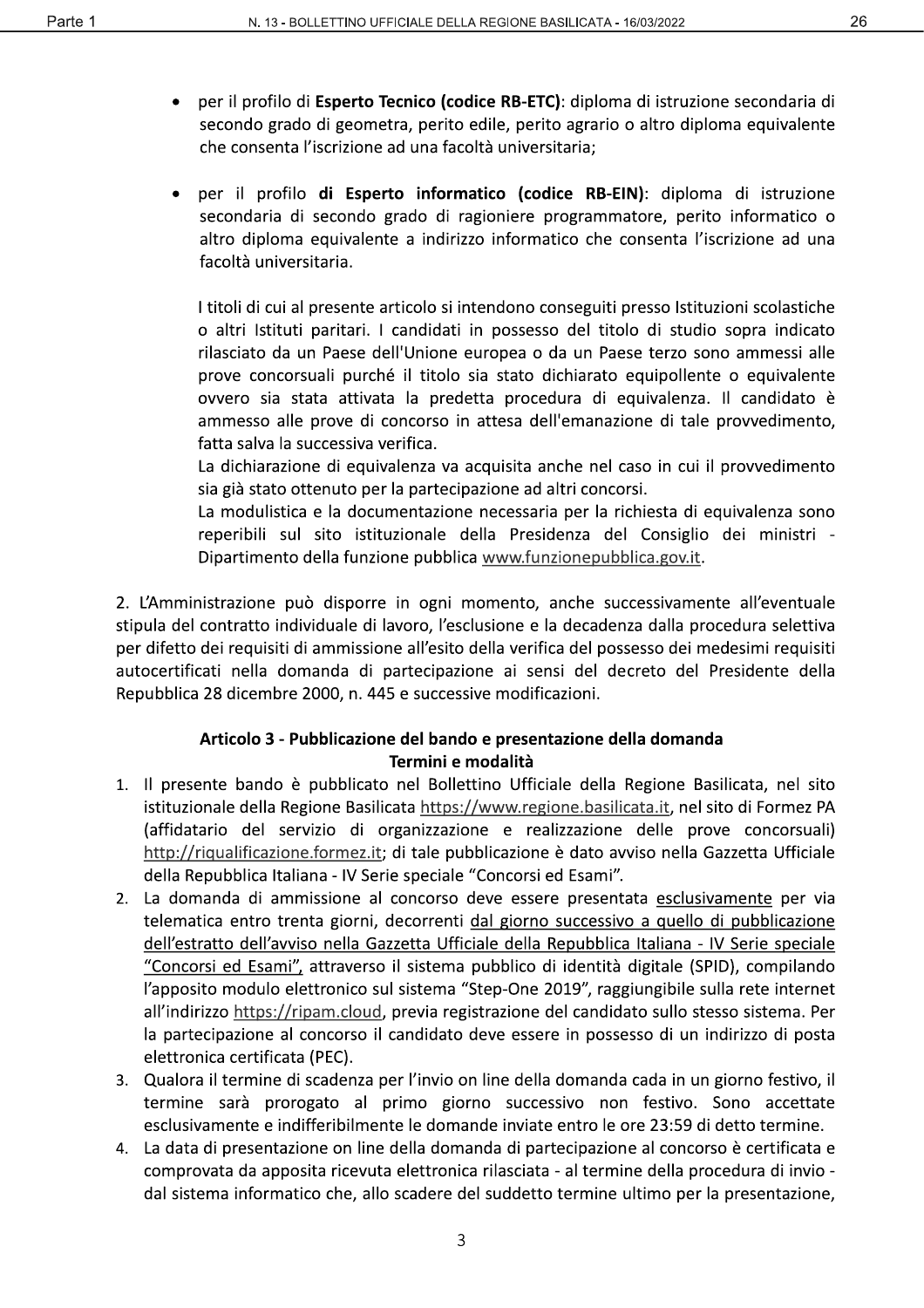non permette più – improrogabilmente - l'accesso alla procedura di candidatura e l'invio del modulo elettronico.

- 5. Ai fini della partecipazione al concorso, in caso di più invii, si terrà conto unicamente della domanda inviata cronologicamente per ultima.
- 6. Per la partecipazione al concorso deve essere effettuato, a pena di esclusione, il versamento della quota di partecipazione di € 10,00 (dieci/00), a favore di Formez PA -Centro servizi, sulla base delle indicazioni riportate nel suddetto sistema "Step-One 2019". Il versamento deve essere effettuato entro le ore 23:00 del termine di scadenza di cui al comma 2 del presente articolo.
- 7. Il contributo di ammissione non è rimborsabile, anche in caso di revoca della procedura.
- 8. Nell'apposito modulo elettronico di presentazione della domanda, tenuto conto dell'effettivo possesso dei requisiti che vengono in tal modo autocertificati ai sensi dell'articolo 46 del decreto del Presidente della Repubblica 28 dicembre 2000, n. 445 e s.m.i., e consapevoli che in caso di dichiarazioni false e mendaci e uso di atti falsi verranno applicate le conseguenze previste dall'articolo 75 e le sanzioni penali previste dall'articolo 76 del medesimo decreto, i candidati devono riportare:
	- a. il cognome, il nome, la data e il luogo di nascita, la cittadinanza e, se cittadini italiani nati all'estero, il Comune italiano nei cui registri di stato civile è stato trascritto l'atto di nascita:
	- b. il codice fiscale;
	- c. la residenza, con l'esatta indicazione del numero di codice di avviamento postale, il domicilio se differente dalla residenza, nonché il recapito telefonico, il recapito di posta elettronica e il recapito di posta elettronica certificata presso cui saranno effettuate le comunicazioni relative al concorso, con l'impegno di far conoscere tempestivamente le eventuali variazioni dello stesso;
	- d. il godimento dei diritti civili e politici;
	- e. di non essere stati esclusi dall'elettorato politico attivo;
	- f. di non essere stati destituiti o dispensati dall'impiego presso una pubblica amministrazione per persistente insufficiente rendimento, ovvero non essere stati dichiarati decaduti da un impiego statale, ai sensi dell'articolo 127, primo comma, lettera d), del Testo unico delle disposizioni concernenti lo statuto degli impiegati civili dello Stato, approvato con decreto del Presidente della Repubblica 10 gennaio 1957, n. 3 e ai sensi delle corrispondenti disposizioni di legge e dei contratti collettivi nazionali di lavoro relativi al personale dei vari comparti;
	- g. di non aver riportato condanne penali, passate in giudicato, per reati che comportano l'interdizione dai pubblici uffici o di non avere procedimenti penali in corso di cui si è a conoscenza, fermo restando l'obbligo di indicarli in caso contrario;
	- h. di essere in possesso dell'idoneità fisica allo svolgimento delle funzioni cui il concorso si riferisce;
	- di essere in regola nei riguardi degli obblighi di leva, per i candidati di sesso maschile i. nati entro il 31 dicembre 1985;
	- il possesso del titolo di studio previsto all'articolo 2, comma 1, lettera i, del presente j. avviso, con esplicita indicazione dell'Istituzione scolastica che lo ha rilasciato, della data di conseguimento e del voto riportato;
	- k. di procedere, ove necessario, all'attivazione della procedura di equivalenza secondo le modalità e i tempi indicati nell'articolo 2 del presente bando;
	- il possesso di eventuali titoli attinenti al profilo di selezione da sottoporre a valutazione I. ai sensi del successivo articolo 7, inclusi eventuali titoli equipollenti/equivalenti conseguiti all'estero purché, in ogni caso, riconosciuti dall'autorità competente;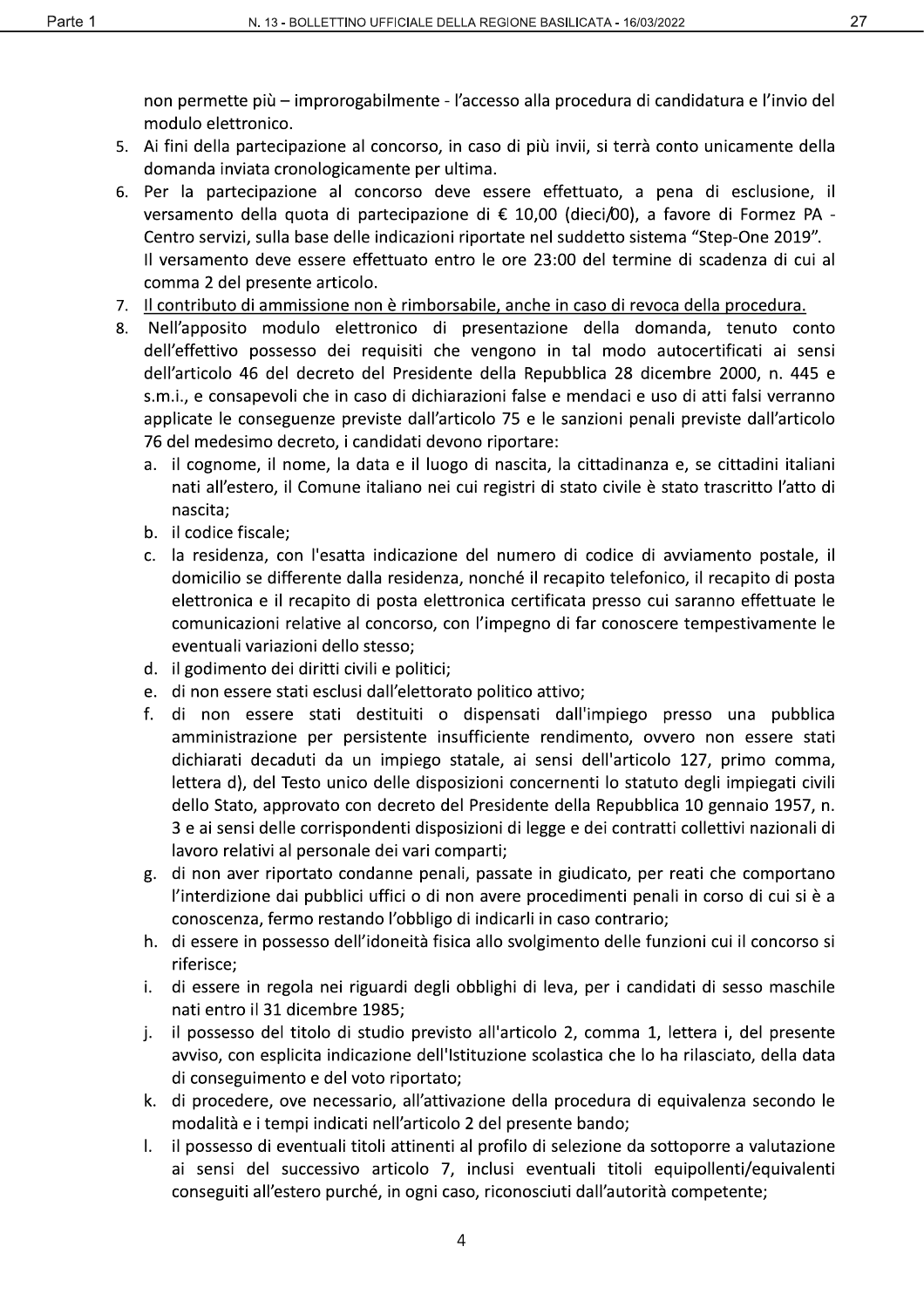- m. il possesso delle competenze informatiche e della conoscenza della lingua inglese, richieste per il profilo per cui si concorre;
- n. l'indicazione dell'eventuale titolarità delle riserve stabilite dalla legge di cui all'articolo 1 del presente bando;
- o. il possesso di eventuali titoli preferenziali o di precedenza alla nomina, previsti dall'articolo 5 del decreto del Presidente della Repubblica 9 maggio 1994, n. 487 e successive modificazioni. Tali titoli devono essere posseduti alla data di scadenza del termine stabilito per la presentazione della domanda; i titoli non espressamente dichiarati nella domanda di partecipazione al concorso non saranno presi in considerazione in sede di formazione della graduatoria finale di merito;
- p. di aver preso visione di tutti gli articoli del bando e delle condizioni di ammissione al concorso, nonché di aver letto e compreso l'informativa privacy riportata dal bando;
- g. di prestare il proprio consenso al trattamento dei dati personali secondo le modalità e nei limiti della sopracitata informativa privacy - articolo 13 del Regolamento (UE) 2016/679 - ed all'utilizzo, da parte della Regione Basilicata e del Formez PA, dell'indirizzo di Posta Elettronica Certificata (PEC) indicato in domanda, presso il quale saranno eseguite tutte le comunicazioni e le notifiche personali inerenti la procedura concorsuale.
- 9. I soggetti di cui all'art. 38 del decreto legislativo n. 165/2001 e s.m.i. devono dichiarare altresì di essere in possesso dei requisiti, ove compatibili, di cui all'articolo 3 del decreto del Presidente del Consiglio dei Ministri 7 febbraio 1994, n. 174.
- 10. I candidati diversamente abili devono specificare, in apposito spazio disponibile nel modulo elettronico del sistema «Step-One 2019», la richiesta di ausili e/o tempi aggiuntivi in funzione del proprio handicap, che deve essere opportunamente documentato ed esplicitato con apposita dichiarazione resa dalla Commissione medico-legale dell'Azienda sanitaria di riferimento o da equivalente struttura pubblica. Detta dichiarazione deve contenere esplicito riferimento alle limitazioni che l'handicap determina in funzione della procedura selettiva. La concessione e l'assegnazione di ausili e/o tempi aggiuntivi è determinata a insindacabile giudizio della Commissione esaminatrice, sulla scorta della documentazione esibita e dell'esame obiettivo di ogni specifico caso. In ogni caso, i tempi aggiuntivi non eccederanno il 50% del tempo assegnato per la prova. Tutta la documentazione di supporto alla dichiarazione resa sul proprio stato di disabilità, dovrà essere inoltrata a mezzo posta elettronica all'indirizzo: protocollo@pec.formez.it entro e non oltre venti giorni successivi alla data di scadenza della presentazione della domanda, unitamente all'apposito modulo compilato e sottoscritto che si rende automaticamente disponibile on line e con il quale si autorizza Formez PA al trattamento dei dati sensibili. Il mancato inoltro di tale documentazione non consente a Formez PA di fornire adeguatamente l'assistenza richiesta.
- 11. Eventuali gravi limitazioni fisiche, sopravvenute successivamente alla data di scadenza prevista al punto precedente, che potrebbero prevedere la concessione di ausili e/o tempi aggiuntivi, devono essere documentate con certificazione medica, che sarà valutata dalla competente Commissione esaminatrice la cui decisione, sulla scorta della documentazione sanitaria rilasciata dall'azienda sanitaria che consenta di quantificare il tempo aggiuntivo ritenuto necessario, resta insindacabile e inoppugnabile.
- 12. I soggetti con disturbi specifici di apprendimento (DSA), in conformità a quanto stabilito con decreto interministeriale adottato in data 12 novembre 2021 contenente le modalità attuative delle prove scritte dei concorsi pubblici indetti da pubbliche amministrazioni, possono chiedere di sostituire la prova scritta con un colloquio orale o di utilizzare strumenti compensativi per le difficoltà di lettura, di scrittura e di calcolo, nonché di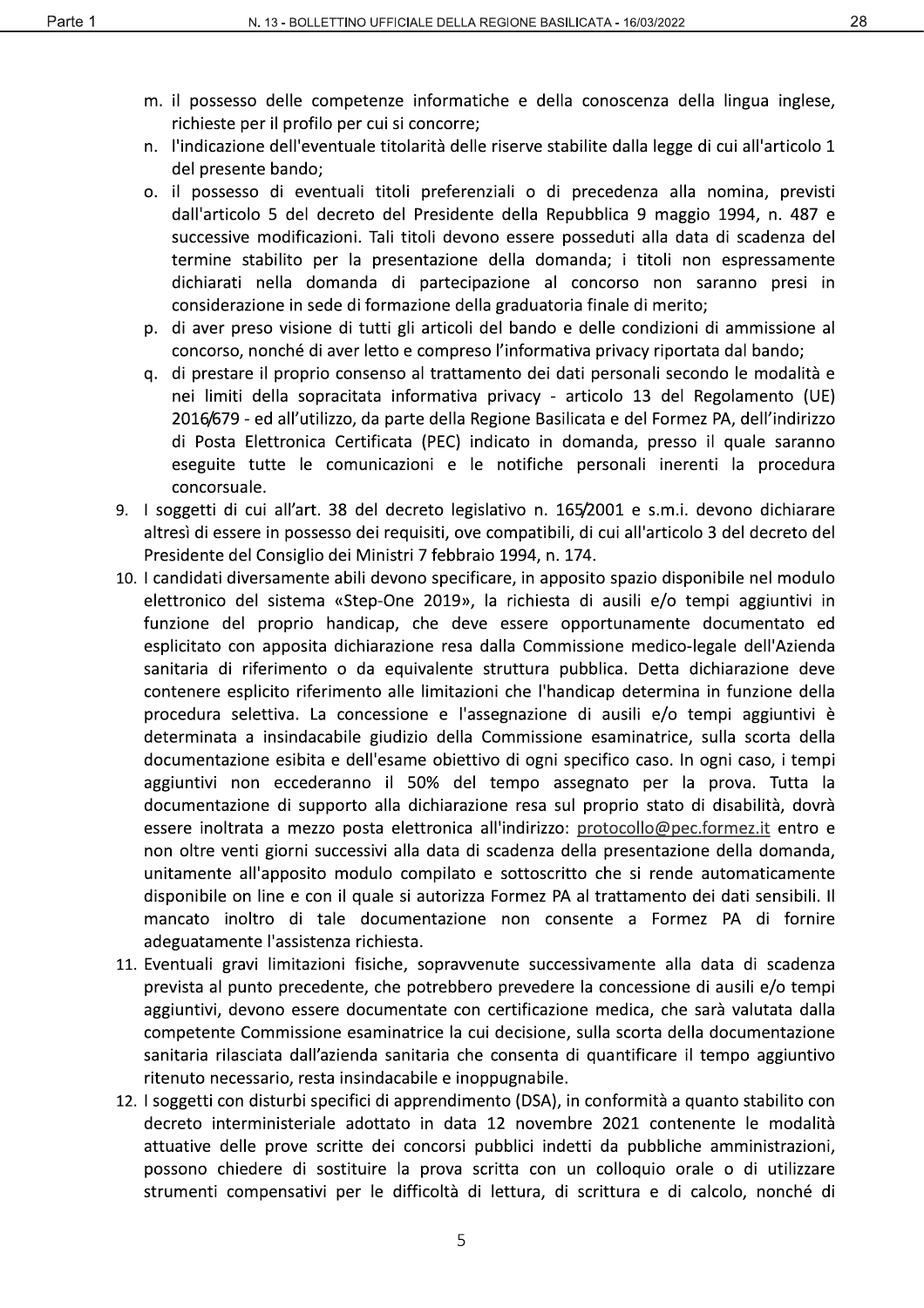usufruire di un prolungamento dei tempi stabiliti per lo svolgimento della medesima prova. Il candidato con diagnosi di disturbi specifici di apprendimento nella domanda di partecipazione dovrà fare esplicita richiesta, in apposito spazio disponibile nel modulo elettronico del sistema «Step-One 2019», della misura dispensativa, dello strumento compensativo e/o dei tempi aggiuntivi in funzione della propria necessità che deve essere opportunamente documentata ed esplicitata con apposita dichiarazione resa dalla Commissione medico- legale dell'Azienda sanitaria di riferimento o da equivalente struttura pubblica. La concessione e l'assegnazione delle misure indicate sarà determinata a insindacabile giudizio della Commissione esaminatrice, sulla scorta della documentazione esibita. In ogni caso, i tempi aggiuntivi eventualmente concessi non eccederanno il 50% del tempo assegnato per la prova. Tutta la documentazione di supporto, dovrà essere inoltrata a mezzo posta elettronica all'indirizzo: protocollo@pec.formez.it entro e non oltre venti giorni successivi alla data di scadenza della presentazione della domanda, unitamente all'apposito modulo compilato e sottoscritto che si rende automaticamente disponibile on line e con il quale si autorizza Formez PA al trattamento dei dati sensibili. Il mancato inoltro di tale documentazione non consente a Formez PA di fornire adeguatamente l'assistenza richiesta.

- 13. L'Amministrazione, ai sensi del decreto del Presidente della Repubblica n. 445/2000 e s.m.i., per il tramite di Formez PA, potrà effettuare controlli, anche a campione, sulla veridicità delle dichiarazioni sostitutive di certificazione rese dal candidato mediante il sistema «Step-One 2019». I medesimi controlli possono essere effettuati, in qualunque momento, dall'Amministrazione regionale. Qualora il controllo accerti la falsità del contenuto delle dichiarazioni, il candidato sarà escluso dalla selezione ai sensi dell'articolo 2 del presente bando, ferme restando le sanzioni penali previste dall'articolo 76 del precitato decreto del Presidente della Repubblica 28 dicembre 2000, n. 445.
- 14. La mancata esclusione da ogni fase della procedura concorsuale non costituisce, in ogni caso, garanzia della regolarità, né sana l'irregolarità della domanda di partecipazione al concorso.
- 15. L'Amministrazione e il Formez PA non sono responsabili in caso di smarrimento o di mancato recapito delle comunicazioni inviate al candidato quando ciò sia dipendente da dichiarazioni inesatte o incomplete rese dal candidato circa il proprio recapito di posta elettronica certificata, oppure da mancata o tardiva comunicazione del cambiamento del predetto recapito rispetto a quello indicato nella domanda, nonché da eventuali disguidi imputabili a fatto di terzo, a caso fortuito o forza maggiore.
- 16. Non sono ammessi a partecipare al concorso i candidati le cui domande siano state redatte, presentate o inviate con modalità diverse da quelle sopra indicate o oltre il termine perentorio stabilito dal bando.
- 17. Ai sensi degli articoli 46 e 47 del D.P.R. n. 445/2000 e s.m.i., le dichiarazioni sono rese sotto la propria personale responsabilità, nella consapevolezza delle conseguenze previste dall'articolo 75 e delle sanzioni penali di cui all'articolo 76 del medesimo decreto in caso di false dichiarazioni o uso di atti falsi.
- 18. Per le richieste di assistenza di tipo informatico legate alla procedura di iscrizione on-line i candidati devono utilizzare, esclusivamente e previa completa compilazione, l'apposito modulo di assistenza presente nella home page del sistema «Step-One 2019».
- 19. Per altri tipi di richieste o quesiti legati alla procedura selettiva i candidati dovranno utilizzare, esclusivamente e previa completa compilazione, gli appositi moduli di assistenza presenti nelle diverse sezioni della procedura di registrazione o di candidatura del sistema «Step-One 2019».
- 20. Non è garantita la presa in carico entro il termine di scadenza previsto per l'invio della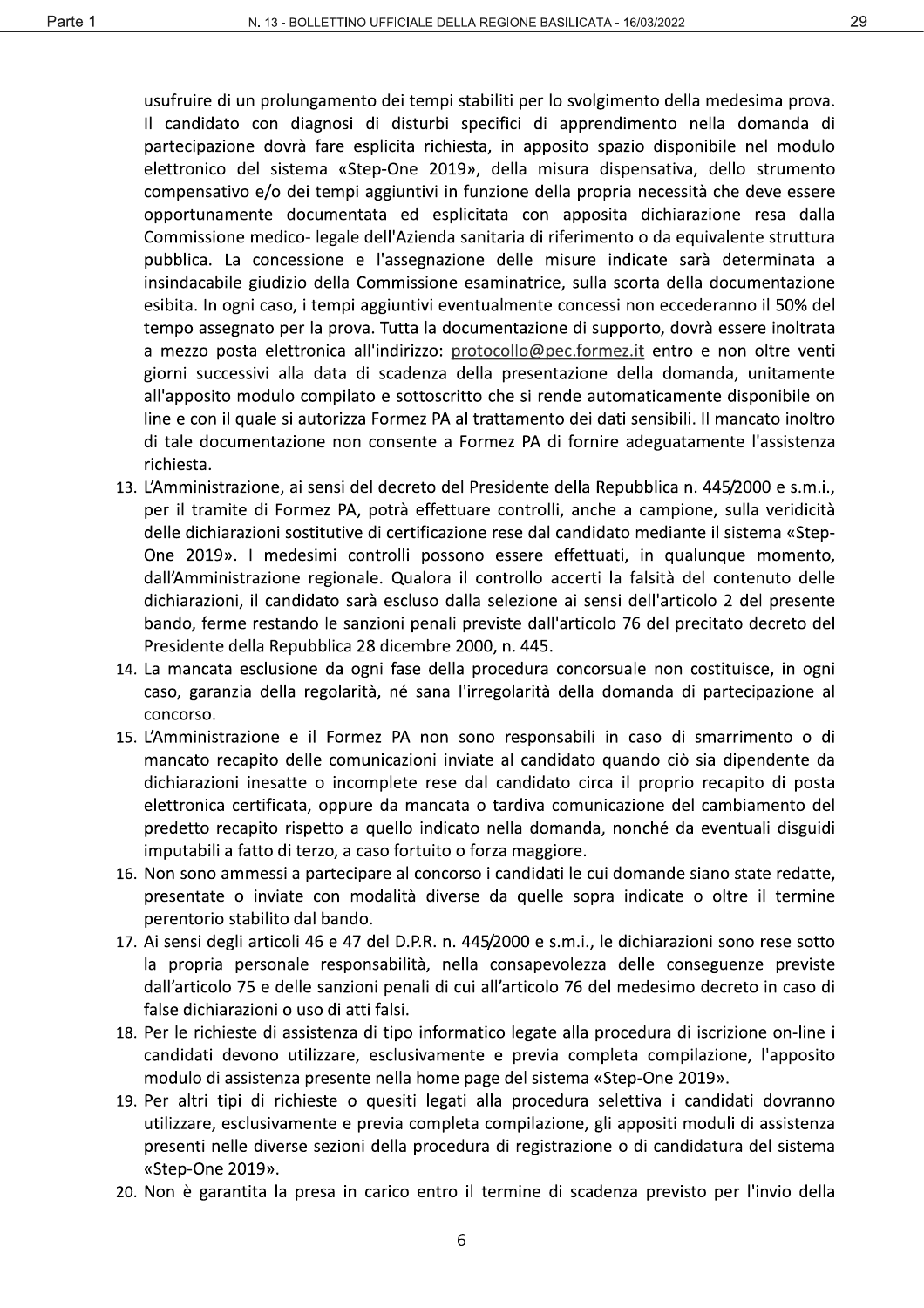domanda di partecipazione delle richieste di assistenza inviate entro il terzo giorno antecedente il predetto termine.

- 21. Le richieste pervenute in modalità differenti da quelle sopra indicate non potranno essere prese in considerazione.
- 22. Le richieste o quesiti legati alla procedura selettiva inviate prima dell'apertura del sistema «Step-One 2019» o successivamente alla chiusura del medesimo sistema di acquisizione delle domande, dovranno essere inviate a mezzo posta elettronica all'indirizzo: protocollo@pec.formez.it
- 23. Le richieste ed i quesiti inviati alla Regione Basilicata non saranno presi in considerazione.
- 24. Scaduto il termine per la presentazione delle domande, Formez PA trasmetterà l'elenco nominativo dei partecipanti, distinto per ciascun codice di concorso, all'Ufficio Risorse umane e Organizzazione della Regione Basilicata per il successivo inoltro alla Commissione esaminatrice.

#### Articolo 4 - Commissione esaminatrice

- 1. Con successivo provvedimento della Direzione Generale Risorse umane Organizzazione e Affari generali della Regione Basilicata, che sarà pubblicato sul sito istituzionale https://www.regione.basilicata.it, verrà nominata, ai sensi della normativa vigente e per ciascun codice di concorso, la Commissione esaminatrice. Alla Commissione esaminatrice possono essere aggregati membri aggiuntivi per la valutazione delle conoscenze e competenze linguistiche e informatiche.
- 2. Ai sensi del decreto del Presidente della Repubblica 9 maggio 1994, n. 487 e successive modificazioni, la Commissione esaminatrice sarà competente per l'espletamento della prova d'esame. La stessa potrà svolgere la propria attività articolandosi in sottocommissioni con l'integrazione di un numero di componenti, unico restando il Presidente, pari a quello della Commissione originaria e di un segretario aggiunto. A ciascuna delle sottocommissioni non può essere assegnato un numero di candidati inferiore a 250 (duecentocinguanta).
- 3. La Commissione esaminatrice e le sottocommissioni possono svolgere i propri lavori in modalità telematica, garantendo comunque la sicurezza e la tracciabilità delle comunicazioni, secondo la normativa vigente.

#### Articolo 5 - Prova scritta

- 1. L'esame consisterà in un'unica prova scritta volta a verificare le specifiche conoscenze del profilo professionale oggetto di selezione in relazione alle materie previste e le specifiche capacità organizzative ed attitudinali diffuse, nonché ad accertare la conoscenza della lingua inglese ed il possesso di competenze digitali (strumenti applicativi informatici di base; strumenti web internet e intranet), mediante la somministrazione di quesiti con risposta a scelta multipla.
- 2. Ai fini della predisposizione dei quesiti a risposta multipla, l'Amministrazione si avvarrà di FORMEZ PA. La Commissione esaminatrice provvederà alla verifica ed alla validazione dei quesiti da somministrare per ciascun codice di concorso.
- 3. Il numero totale dei quesiti somministrati sarà di n. 40 (quaranta) per un punteggio massimo attribuibile di 30 (trenta). La prova scritta si svolgerà mediante utilizzo di strumenti digitali e avrà una durata di 60 (sessanta) minuti, salvo modifiche a seguito di successivi interventi legislativi.
- 4. La prova d'esame verterà sulle seguenti materie:
	- A) una parte composta da 32 (trentadue) quesiti volti a verificare le conoscenze rilevanti afferenti alle seguenti materie: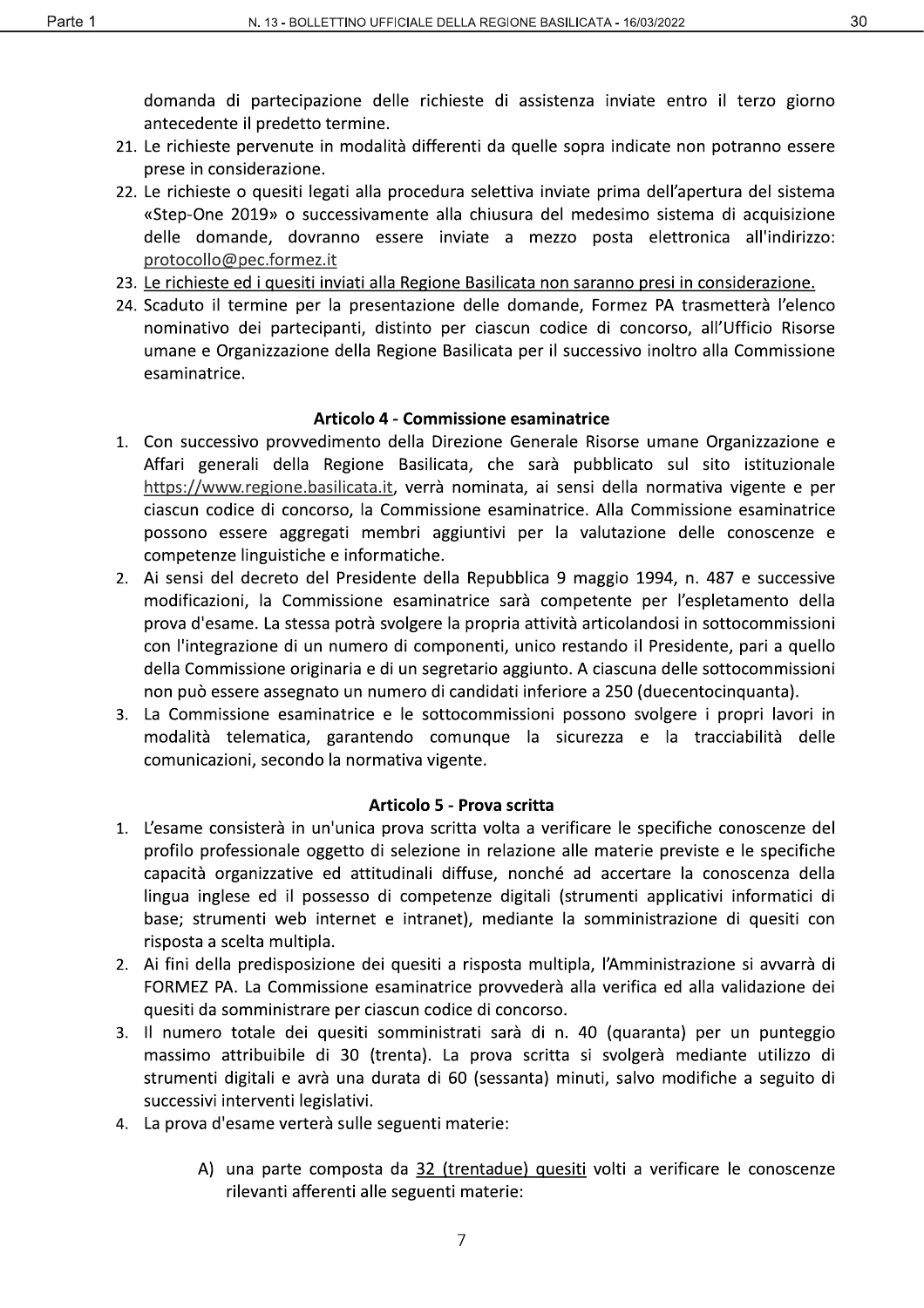# per il profilo di Esperto Servizi Amministrativi (codice RB-ESA):

- elementi di diritto costituzionale, ivi compreso il sistema delle fonti e delle istituzioni dell'Unione europea;
- elementi di diritto amministrativo, con particolare riferimento al procedimento amministrativo, all'accesso agli atti amministrativi, alla normativa in materia di anticorruzione, trasparenza e trattamento dei dati personali, alla disciplina dei contratti pubblici;
- Statuto della Regione Basilicata ed elementi di diritto regionale;
- norme generali in materia di lavoro pubblico, ivi compresa la responsabilità dei pubblici dipendenti;
- elementi di organizzazione e gestione delle pubbliche amministrazioni;
- elementi di diritto civile, con riferimento ai contratti e ad altre fonti di obbligazione;
- elementi di diritto comunitario, statale e regionale in materia di fondi strutturali  $\overline{a}$ e aiuti di stato;
- principi fondamentali in materia di armonizzazione dei sistemi contabili;
- elementi di programmazione e gestione economica dei beni della pubblica amministrazione;
- per il profilo di Esperto Tecnico (codice RB-ETC):
- elementi di diritto costituzionale, ivi compreso il sistema delle fonti e delle istituzioni dell'Unione europea;
- elementi di diritto amministrativo, con particolare riferimento al procedimento amministrativo, all'accesso agli atti amministrativi, alla normativa in materia di anticorruzione, trasparenza e trattamento dei dati personali, alla disciplina dei contratti pubblici;
- Statuto della Regione Basilicata ed elementi di diritto regionale;
- norme generali in materia di lavoro pubblico, ivi compresa la responsabilità dei pubblici dipendenti;
- elementi di organizzazione e gestione delle pubbliche amministrazioni;
- elementi di diritto statale e regionale in materia di edilizia e urbanistica,  $\sim$ ambiente e territorio;
- elementi di diritto statale e regionale in materia di demanio;  $\sim$
- principi fondamentali in materia di gestione del patrimonio immobiliare;
- fondamenti di estimo, catasto e topografia;
- normativa in materia di tutela della salute e della sicurezza sui luoghi di lavoro;
- per il profilo di Esperto informatico (codice RB-EIN):  $\bullet$
- elementi di diritto costituzionale, ivi compreso il sistema delle fonti e delle istituzioni dell'Unione europea;
- elementi di diritto amministrativo, con particolare riferimento al procedimento amministrativo, all'accesso agli atti amministrativi, alla normativa in materia di anticorruzione, trasparenza e trattamento dei dati personali, alla disciplina dei contratti pubblici;
- Statuto della Regione Basilicata ed elementi di diritto regionale;
- norme generali in materia di lavoro pubblico, ivi compresa la responsabilità dei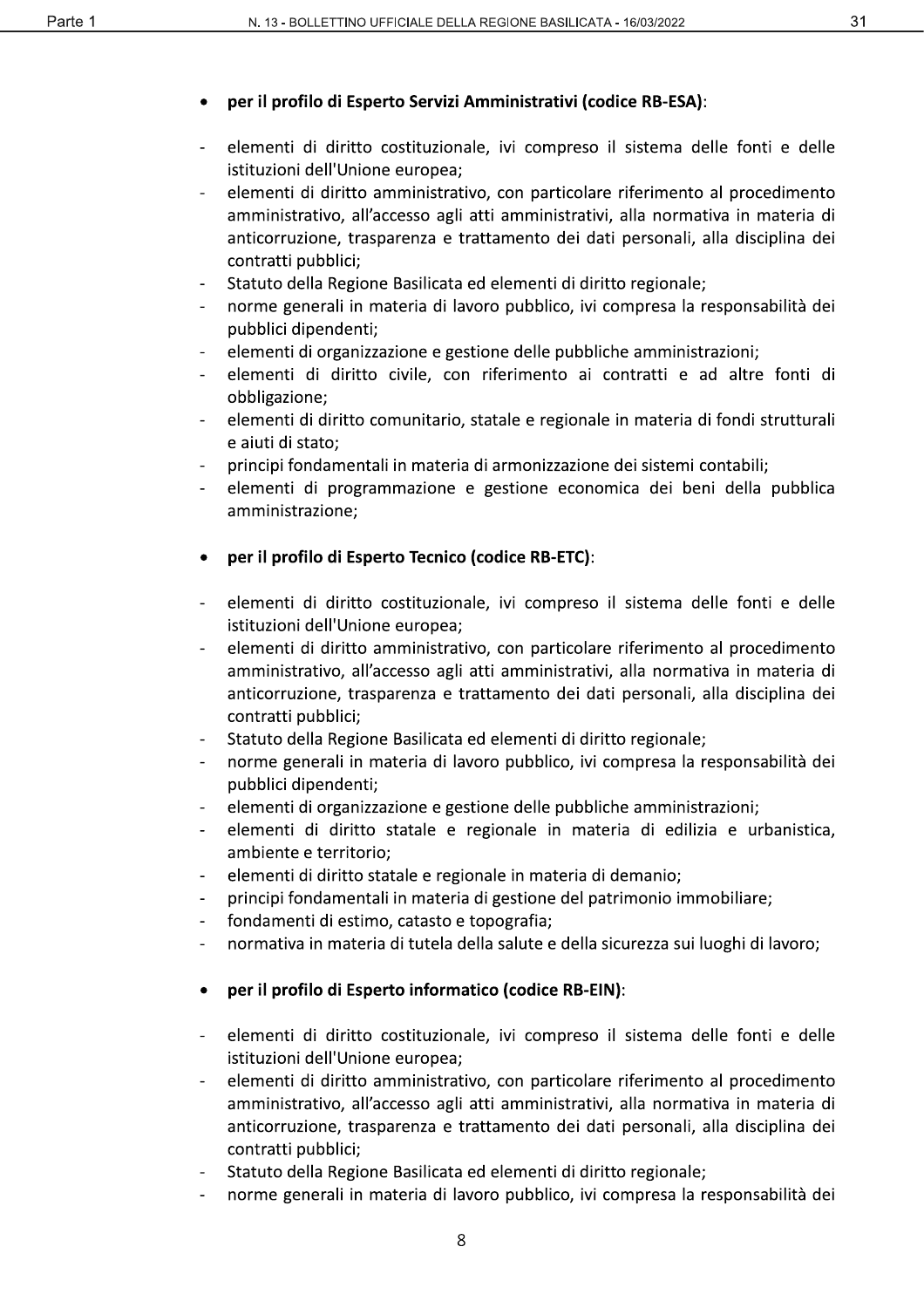pubblici dipendenti;

- elementi di organizzazione e gestione delle pubbliche amministrazioni;
- principi fondamentali contenuti nel Codice dell'amministrazione digitale;
- principi fondamentali della normativa in materia di e-government, dematerializzazione, cooperazione informatica;
- principali tecniche e metodologie orientate alla modellizzazione di processi, dati e architetture in ambito ICT;
- principi fondamentali della normativa in materia di sicurezza dei sistemi informatici e delle reti.

A ciascuna risposta è attribuito il seguente punteggio:

- risposta esatta: +0,75 punti;
- mancata risposta: 0 punti;
- risposta errata: -0,25 punti.

B) una parte composta da n. 8 (otto) quesiti situazionali relativi a problematiche organizzative e gestionali ricadenti nell'ambito degli studi sul comportamento organizzativo. I quesiti descriveranno situazioni concrete di lavoro, rispetto alle quali si intende valutare la capacità di giudizio dei candidati, chiedendo loro di decidere, tra alternative predefinite di possibili corsi d'azione, quale ritengano più adeguata.

A ciascuna risposta è attribuito, in funzione del livello di efficacia, il seguente punteggio:

- risposta più efficace: +0,75 punti;
- risposta neutra: +0,375 punti;  $\omega$
- risposta meno efficace: 0 punti.
- 5. La prova scritta si intende superata con una votazione minima complessiva di 21/30 (ventuno/ trentesimi).
- 6. La prova si svolgerà esclusivamente mediante l'utilizzo di strumenti informatici e piattaforme digitali ed eventualmente con più sessioni consecutive non contestuali, assicurando comunque la trasparenza e l'omogeneità delle prove somministrate in modo da garantire il medesimo grado di selettività tra tutti i partecipanti.
- 7. Il diario della prova, con l'indicazione della sede, del giorno e dell'ora in cui si svolgerà nonché le misure per la tutela della salute pubblica a fronte della situazione epidemiologica da COVID-19 saranno pubblicate nel Bollettino Ufficiale della Regione Basilicata, nel sito istituzionale della Regione Basilicata https://www.regione.basilicata.it e nel sito del Formez PA http://riqualificazione.formez.it almeno 15 giorni prima della data di svolgimento. Tale pubblicazione avrà valore di notifica a tutti gli effetti, senza necessità di inviare lettere di convocazione, messaggi e-mail o di posta elettronica certificata.
- 8. I candidati che hanno presentato regolare domanda di partecipazione e che non hanno ricevuto comunicazione di esclusione dalla procedura sono da considerarsi ammessi con riserva di accertamento dei requisiti di ammissione e devono quindi presentarsi a sostenere la prova d'esame con un valido documento di riconoscimento, il codice fiscale e la ricevuta rilasciata dal sistema informatico "Step-One 2019" al momento della compilazione on line della domanda, nel pieno rispetto delle misure di contrasto alla pandemia e di prevenzione del contagio da COVID-19.
- 9. L'assenza dalla sede di svolgimento della prova nella data e nell'ora stabilita, per qualsiasi causa, anche se dovuta a forza maggiore, e la violazione delle misure per la tutela della salute pubblica a fronte della situazione epidemiologica di cui al precedente comma 7,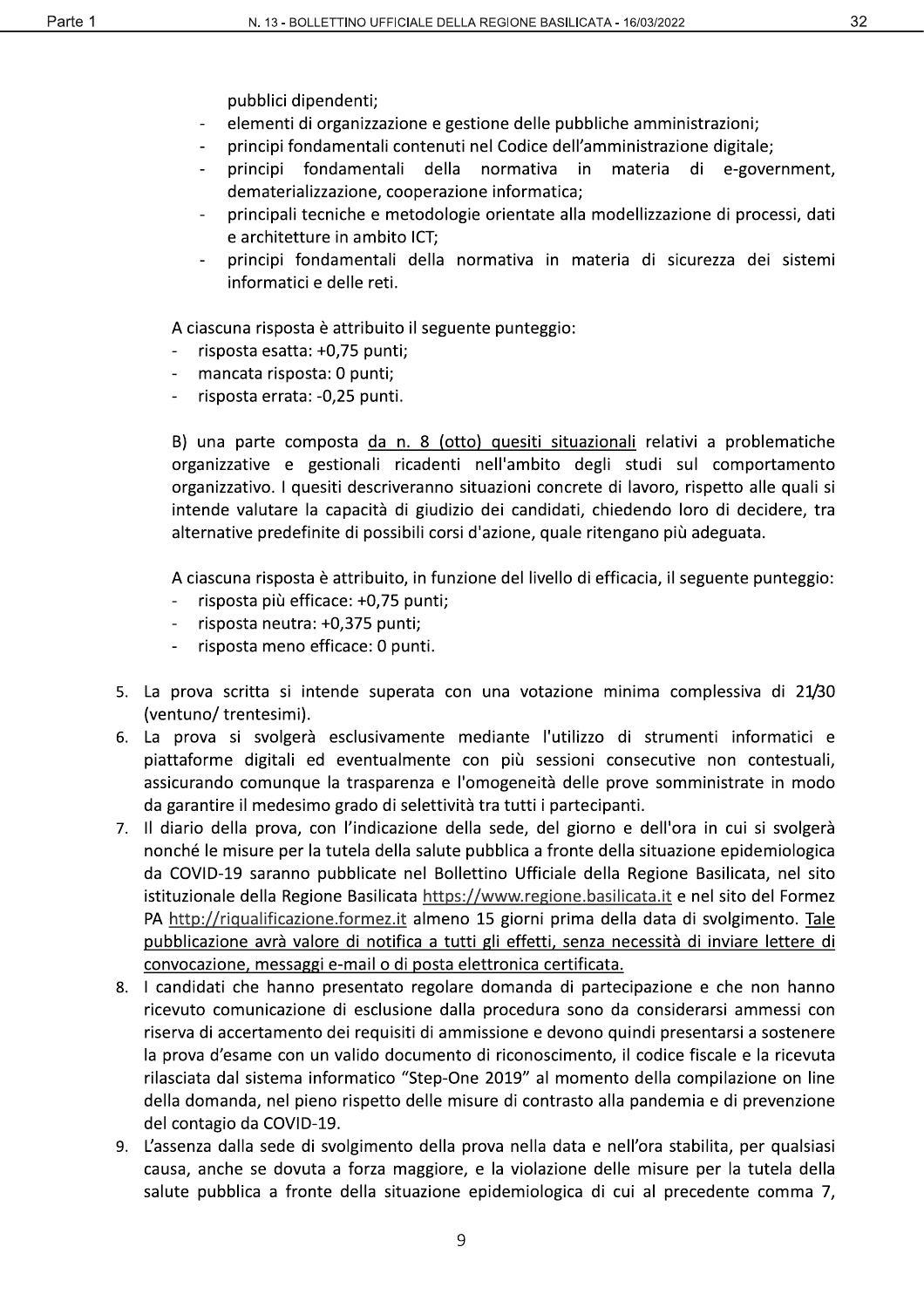comporta l'esclusione dal concorso.

- 10. Non sarà prevista la pubblicazione della banca dati dei quesiti relativi alla prova scritta prima dello svolgimento della stessa.
- 11. Eventuali indicazioni specifiche in ordine alle modalità di svolgimento delle prove sono fissate dalla Commissione esaminatrice e comunicate mediante pubblicazione di un avviso sul sito istituzionale dell'Amministrazione https://www.regione.basilicata.it e sul sito del Formez PA http://riqualificazione.formez.it.
- 12. I candidati ammessi a sostenere la prova scritta hanno a disposizione una postazione informatica. Al termine del tempo previsto per la prova il sistema interrompe la procedura ed acquisisce definitivamente le risposte fornite dal candidato fino a quel momento, fermo restando che, fino all'acquisizione definitiva, il candidato può correggere le risposte già date.
- 13. Durante la prova i candidati non possono introdurre nella sede di esame carta da scrivere, pubblicazioni, raccolte normative, vocabolari, testi, appunti di qualsiasi natura e telefoni cellulari o altri dispositivi mobili idonei alla memorizzazione o trasmissione dati o allo svolgimento di calcoli matematici, né possono comunicare tra loro. In caso di violazione di tali disposizioni la Commissione esaminatrice dispone l'immediata esclusione dal concorso.

#### Articolo 6 - Correzione, abbinamento e superamento della prova

- 1. La prova d'esame è realizzata in forma anonima, con l'utilizzo di strumenti digitali. La Regione Basilicata, avvalendosi del supporto tecnico di Formez PA, ricorrerà all'uso di sistemi informatizzati per la costruzione, il sorteggio e la correzione della prova.
- 2. La correzione degli elaborati, da parte della Commissione esaminatrice incaricata, avverrà con modalità che assicurino l'anonimato del candidato, utilizzando strumenti digitali. La correzione avverrà tenendo conto dei criteri di valutazione stabiliti, in conformità a quanto previsto dalla normativa vigente. Una volta terminate tutte le correzioni degli elaborati dei candidati e attribuite le relative valutazioni, si procederà con le operazioni di scioglimento dell'anonimato che saranno svolte con modalità digitali.
- 3. Al termine delle operazioni di correzione delle prove, la Commissione redige l'elenco dei candidati ammessi - con riserva - alla valutazione dei titoli; tale elenco viene reso noto mediante pubblicazione nel sito internet di Formez PA http://riqualificazione.formez.it con valore di notifica a tutti gli effetti di legge. Dell'avvenuta pubblicazione è data altresì notizia nel sito istituzionale della Regione Basilicata https://www.regione.basilicata.it.

#### Articolo 7 - Valutazione dei titoli

- 1. La valutazione dei titoli è effettuata dalla Commissione esaminatrice dopo lo svolgimento della prova d'esame nei confronti dei candidati che hanno superato la stessa. Resta fermo che i titoli non espressamente dichiarati nella domanda di ammissione al concorso o non correttamente inseriti nella stessa non sono presi in considerazione.
- 2. I titoli di cui il candidato richiede la valutazione devono essere posseduti alla data di scadenza del termine di presentazione della domanda di cui al presente bando. I titoli in lingua straniera devono essere accompagnati dalla traduzione in italiano, compresi i titoli di studio conseguiti all'estero se riconosciuti equipollenti/equivalenti da parte dell'autorità competente.
- 3. I titoli valutabili ai fini della stesura della graduatoria di merito non potranno superare il valore massimo complessivo di 10 (dieci) punti.
- 4. La Commissione verifica la corretta attribuzione dei punteggi relativi ai titoli che i candidati hanno autocertificato, secondo i seguenti criteri di calcolo: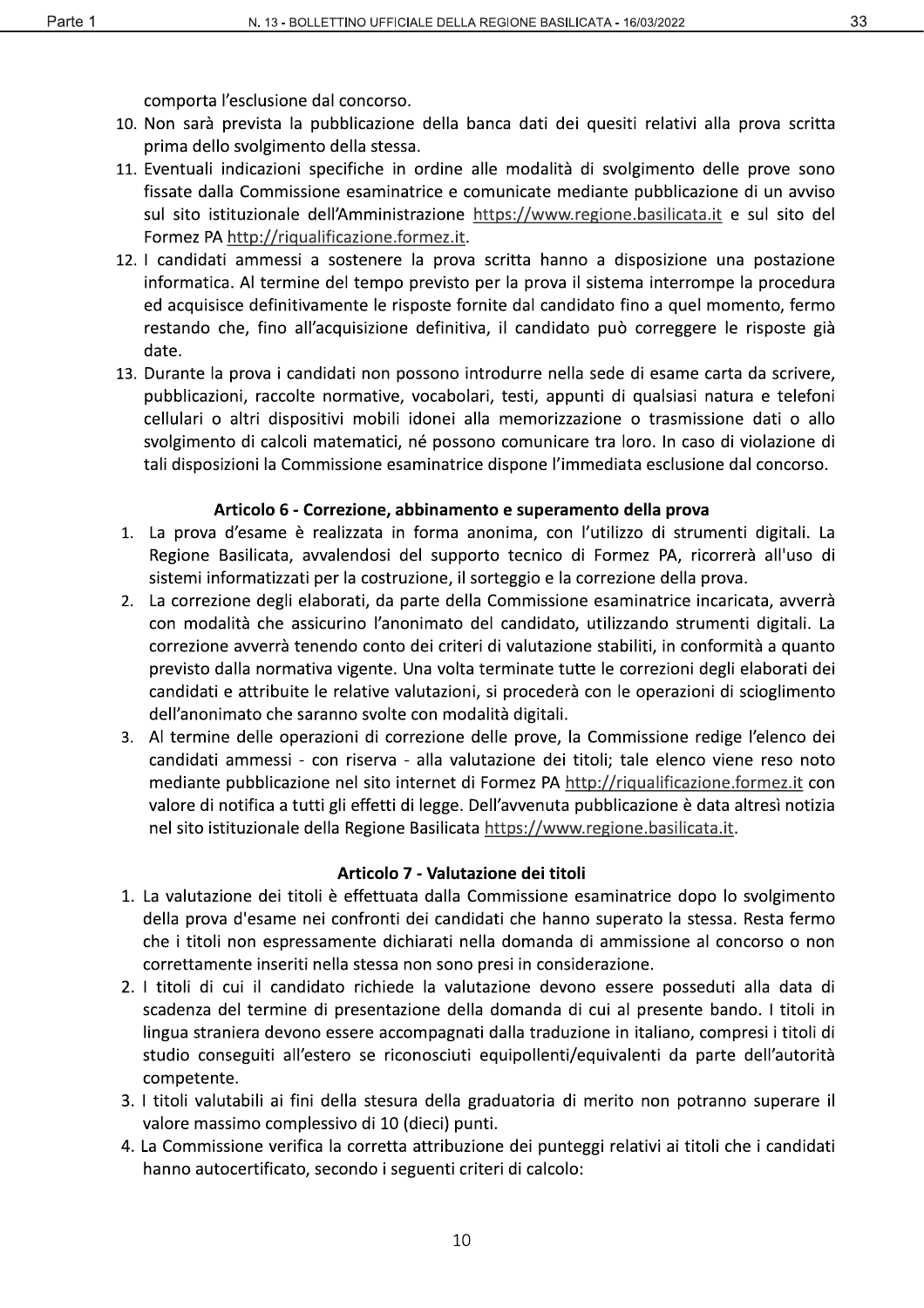# A) Voto di diploma (fino a un massimo di punti 6):

- 1,00 punti per il diploma di scuola media superiore conseguito con voto compreso tra 61 e 70/100 (o tra 37 e 42/60);
- 2,00 punti per il diploma di scuola media superiore conseguito con voto compreso tra 71 e 80/100 (o tra 43 e 48/60);
- 3,00 punti per il diploma di scuola media superiore conseguito con voto compreso tra 81 e 90/100 (o tra 49 e 54/60);
- 4.00 punti per il diploma di scuola media superiore conseguito con voto compreso tra  $\mathbb{L}^{\mathbb{N}}$ 91 e 95/100 (o tra 55 e 57/60);
- 5,00 punti per il diploma di scuola media superiore conseguito con voto compreso tra 96 e 99/100 (o tra 58 e 59/60);
- 6,00 punti per il diploma di scuola media superiore conseguito con voto 100/100 (o 60/60) ed eventuale lode;

### B) Titoli ulteriori rispetto a quello previsto come requisito per l'ammissione (fino a un massimo di punti 4):

- 0,50 punti per laurea di primo livello (L), a prescindere dal punteggio riportato;
- 1,00 punti per diploma di laurea (DL), laurea specialistica (LS) o laurea magistrale (LM),  $\Box$ anche nel caso in cui sia il naturale proseguimento della laurea di primo livello (L) indicata ai sensi della voce precedente;
- 0,50 punti per master universitario di primo livello della durata di almeno un anno accademico e con l'acquisizione di almeno 60 crediti formativi universitari;
- 1,00 punti per ogni master universitario di secondo livello della durata di almeno un anno accademico e con l'acquisizione di almeno 60 crediti formativi universitari;
- 1,25 punti per diploma di specializzazione "post lauream";  $\blacksquare$
- 1,75 punti per dottorato ricerca;
- 1,00 punti per abilitazione professionale.

## Sarà valutato un solo titolo per ogni voce del su indicato elenco.

I titoli di cui al presente articolo sono valutabili esclusivamente se conseguiti presso le Istituzioni universitarie pubbliche, le Università non statali legalmente riconosciute, nonché le Istituzioni formative pubbliche o private, autorizzate e o accreditate dal Ministero dell'istruzione, università e ricerca, costituite anche in consorzio, fermo restando quanto previsto dall'articolo 38 del predetto decreto legislativo n. 165 del 2001 e s.m.i.

## Articolo 8 - Formazione ed approvazione della graduatoria

- 1. La Commissione esaminatrice stilerà la graduatoria di merito sulla base dei singoli punteggi conseguiti nella prova d'esame e nella valutazione dei titoli di studio. La graduatoria di merito sarà espressa in quarantesimi.
- 2. Nella formazione della graduatoria, a parità di merito, ai sensi dell'articolo 5 del decreto del Presidente della Repubblica 9 maggio 1994, n. 487, sono preferiti:
	- gli insigniti di medaglia al valor militare;
	- i mutilati ed invalidi di guerra ex combattenti;
	- i mutilati ed invalidi per fatto di guerra;
	- i mutilati ed invalidi per servizio nel settore pubblico e privato;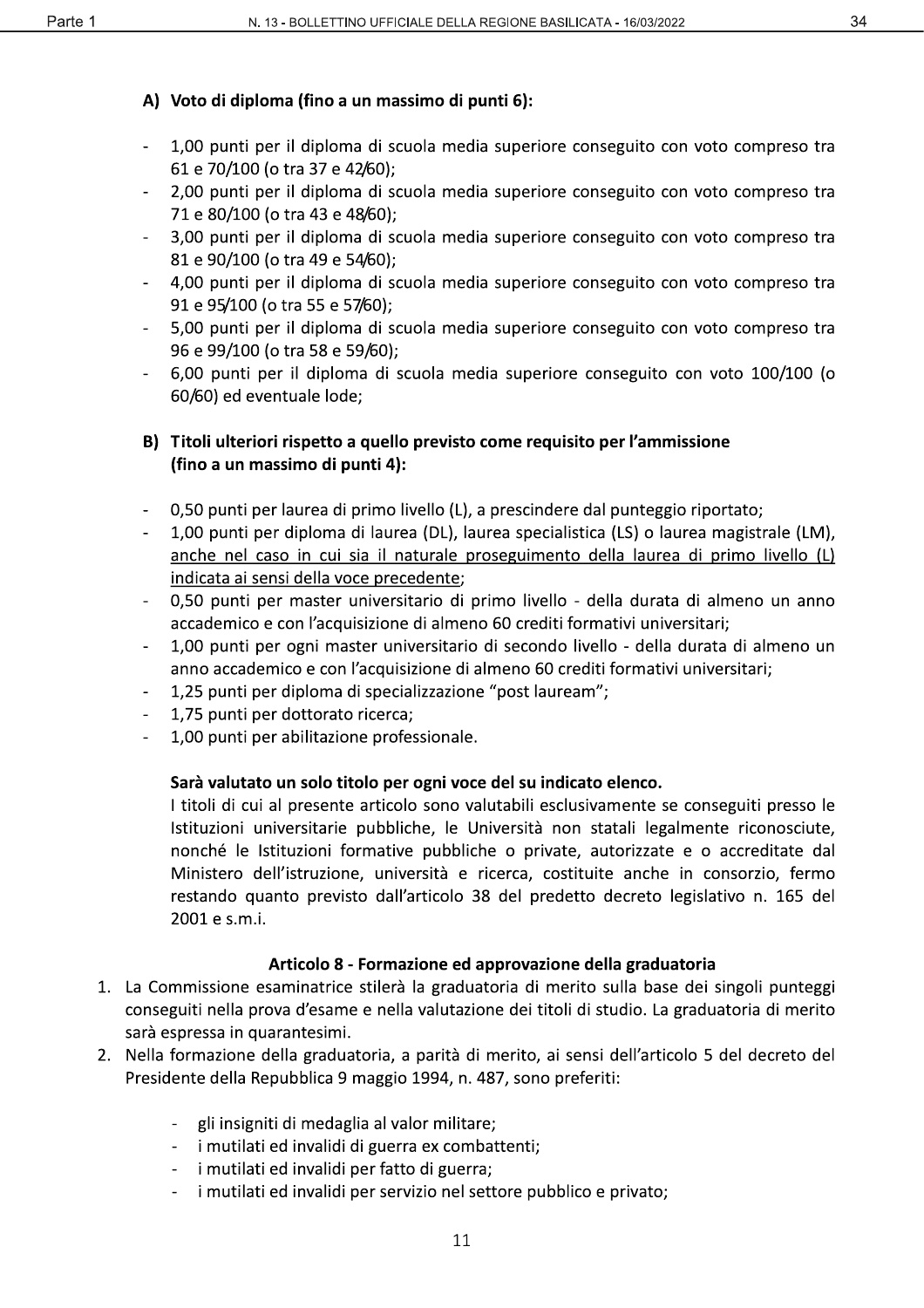- gli orfani di guerra;
- gli orfani di caduti per fatto di guerra;
- gli orfani di caduti per servizio nel settore pubblico e privato;
- i feriti in combattimento;  $\sim$
- gli insigniti di croce di guerra o di altra attestazione speciale di merito di guerra nonché i capi di famiglia numerosa;
- i figli dei mutilati e degli invalidi di guerra ex combattenti;
- i figli dei mutilati e degli invalidi per fatto di guerra;
- i figli dei mutilati e degli invalidi per servizio nel settore pubblico e privato;  $\sim$
- i genitori vedovi non risposati, i coniugi non risposati e le sorelle ed i fratelli vedovi o non sposati dei caduti di guerra;
- i genitori vedovi non risposati, i coniugi non risposati e le sorelle ed i fratelli vedovi non sposati dei caduti per fatto di guerra;
- i genitori vedovi non risposati, i coniugi non risposati e le sorelle ed i fratelli vedovi o non sposati dei caduti per servizio nel settore pubblico o privato;
- coloro che abbiano prestato servizio militare come combattenti;
- coloro che abbiano prestato lodevole servizio a qualunque titolo, per non meno di un anno, nell'Amministrazione che ha indetto il concorso;
- i coniugati ed i non coniugati con riguardo al numero dei figli a carico (si considerano a carico i figli anche se non conviventi e indipendentemente dall'età, purché abbiano un reddito non superiore a quello previsto ai fini del carico fiscale);
- gli invalidi e i mutilati civili;
- i militari volontari delle forze armate congedati senza demerito al termine della ferma o rafferma.

Costituiscono, altresì, titoli di preferenza a parità di merito:

- aver prestato, ai sensi dell'art. 18 del decreto legge 22 marzo 2021, n. 41, convertito con modificazioni dalla legge 21 maggio 2021, n. 69, attività di assistenza tecnica presso le sedi territoriali delle Regioni e delle Province autonome e nel rispetto delle convenzioni sottoscritte tra ANPAL Servizi S.p.A. e le singole amministrazioni regionali e provinciali autonome, con incarichi di collaborazione conferiti da ANPAL Servizi S.p.A. ed attuativi delle disposizioni di cui al comma 3 dell'articolo 12 del decreto legge 28 gennaio 2019, n. 4, convertito con modificazioni dalla legge 28 marzo 2019, n. 26;
- avere svolto, con esito positivo, l'ulteriore periodo di perfezionamento presso l'Ufficio per il processo ai sensi dell'articolo 50 del decreto legge 24 giugno 2014, n. 90, convertito, con modificazioni, dalla legge 11 agosto 2014, n. 114 e successivamente così sostituito dall'art. 21 ter, comma 1, del decreto legge 27 giugno 2015, n. 83, convertito con modificazioni dalla legge 6 agosto 2015, n. 132, che ha sostituito l'originario comma 1 bis con gli attuali commi 1 bis, 1 ter, 1 quater e 1 quinquies:
- avere completato, con esito positivo, il tirocinio formativo presso gli Uffici giudiziari ai sensi dell'articolo 50 del decreto legge 24 giugno 2014, n. 90, convertito, con modificazioni, dalla legge 11 agosto 2014, n. 114 e successivamente così sostituito dall'art. 21 ter, comma 1, del decreto legge 27 giugno 2015, n. 83, convertito con modificazioni dalla legge 6 agosto 2015, n. 132, che ha sostituito l'originario comma 1 bis con gli attuali commi 1 bis, 1 ter, 1 quater e 1 quinquies.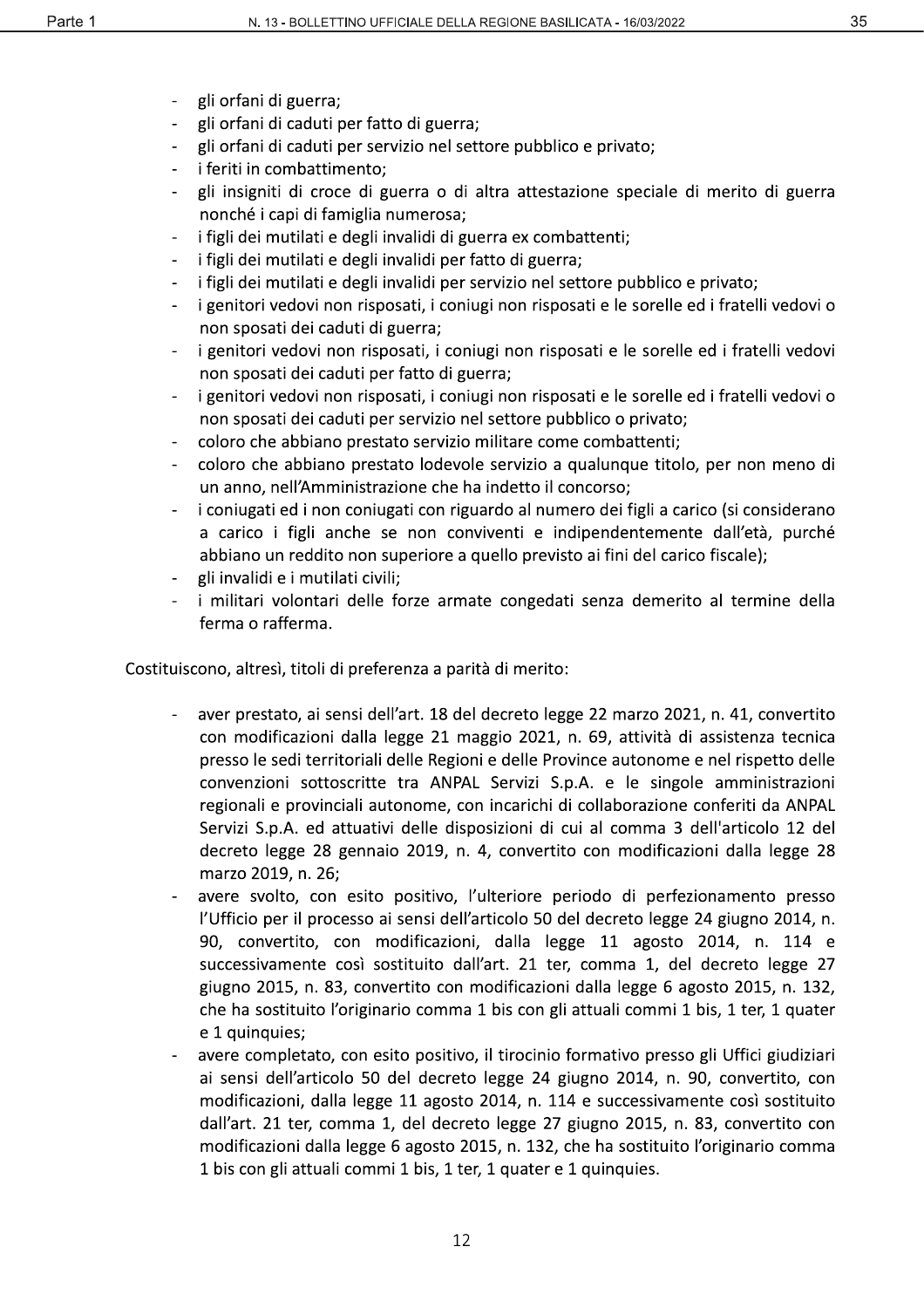A parità di merito e di titoli ai sensi dell'articolo 5 del decreto del Presidente della Repubblica 9 maggio 1994, n. 487, la preferenza è determinata:

- dal numero dei figli a carico, indipendentemente dal fatto che il candidato sia coniugato o meno (cfr. co.2, lett. r);
- dall'aver prestato lodevole servizio nelle amministrazioni pubbliche.

Se a conclusione delle operazioni di valutazione dei titoli preferenziali due o più candidati si collocano in pari posizione, è preferito il candidato più giovane di età ai sensi dell'articolo 2, comma 9, della legge 16 giugno 1998, n. 191, che ha modificato l'articolo 3, comma 7, della legge 15 maggio 1997, n. 127.

- 3. Ai sensi degli articoli 678 e 1014 del decreto legislativo 15 marzo 2010, n. 66 e successive modificazioni, fermi restando i diritti dei soggetti aventi titolo all'assunzione ai sensi della legge 12 marzo 1999, n. 68, e tenuto conto dei limiti previsti dall'articolo 5, primo comma, del decreto del Presidente della Repubblica 10 gennaio 1957, n. 3 e successive modificazioni, è riservato il trenta per cento dei posti ai volontari in ferma breve e ferma prefissata delle Forze armate congedati senza demerito ovvero durante il periodo di rafferma, ai volontari in servizio permanente, nonché agli ufficiali di complemento in ferma biennale e agli ufficiali in ferma prefissata che hanno completato senza demerito la ferma contratta, ove in possesso dei requisiti previsti dal bando. Se le riserve di cui al presente comma non possono operare integralmente o parzialmente, perché danno luogo a frazioni di posto, tali frazioni saranno utilizzate nei casi in cui si procederà a ulteriori assunzioni attingendo alla graduatoria degli idonei.
- 4. Nel caso in cui non ci siano candidati che abbiano titolo ad usufruire della suddetta riserva, l'amministrazione procederà all'assunzione, ai sensi e nei limiti della normativa vigente, secondo l'ordine della graduatoria finale che verrà approvata.
- 5. I concorrenti che hanno superato la prova d'esame e che intendano far valere i titoli di preferenza, precedenza o riserva previsti dalla legge, già dichiarati in domanda e posseduti alla data di scadenza del bando, dovranno far pervenire all'indirizzo protocollo@pec.formez.it, entro il termine perentorio di 15 giorni decorrenti dal giorno successivo a quello di pubblicazione degli esiti della prova scritta, la documentazione relativa al possesso dei titoli di preferenza e/o riserva. La mancata presentazione nel termine come sopra stabilito dei documenti comprovanti il possesso dei titoli di preferenza e/o riserva comporta l'esclusione dai benefici derivanti dai <u>titoli</u> stessi. **Farà** fede la data  $di$ arrivo all'indirizzo protocollo@pec.formez.it.
- 6. In esito agli adempimenti indicati nei commi precedenti, la Commissione esaminatrice stila la graduatoria finale da trasmettere all'Ufficio Risorse umane e Organizzazione della Regione Basilicata. Nel caso in cui le dichiarazioni non risultassero veritiere, si applicheranno le disposizioni già richiamate all'articolo 2, comma 2, del presente bando.
- 7. Con determinazione dell'Ufficio Risorse Umane e Organizzazione, pubblicata nel sito istituzionale della Regione Basilicata, si procederà all'approvazione della predetta graduatoria finale e alla nomina dei vincitori tra coloro che si collocheranno fino all'esaurimento dei posti messi a bando. L'efficacia della graduatoria è determinata ai sensi dell'art. 20, comma 10, della legge regionale 2 marzo 1996, n. 12 e successive modificazioni.

#### Articolo 9 - Assunzione in servizio

1. L'assunzione dei candidati dichiarati vincitori è subordinata alle disposizioni in materia di reclutamento del personale ed al rispetto dei vincoli finanziari e di bilancio vigenti al momento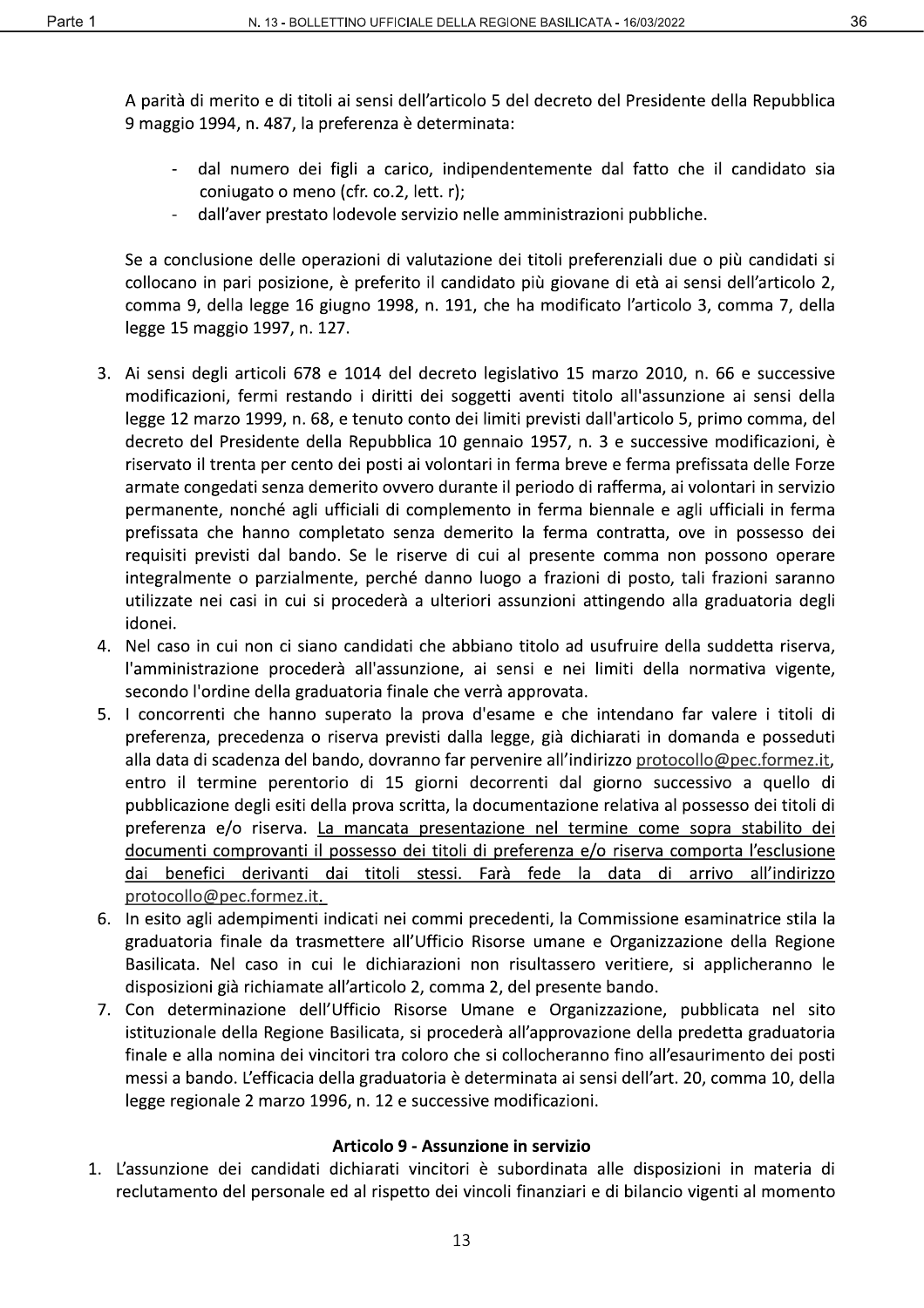dell'assunzione medesima, nonché alle effettive disponibilità finanziarie della Regione Basilicata negli esercizi di riferimento.

- 2. L'assunzione avverrà in coerenza con la programmazione annuale delle assunzioni prevista dal Piano triennale dei fabbisogni di personale della Regione Basilicata (PTFP) per il triennio 2021 – 2023 di cui alla deliberazione di Giunta regionale n. 721 del 17 settembre 2021 e successive revisioni annuali.
- 3. I candidati dichiarati vincitori, a seguito di provvedimento dell'Amministrazione di autorizzazione all'assunzione, verranno invitati con apposita comunicazione, inoltrata a mezzo PEC, all'indirizzo di posta elettronica certificata indicato nella domanda di partecipazione, per la stipula del contratto individuale di lavoro.
- 4. Il candidato dichiarato vincitore che non ottemperi alla convocazione per la stipula del contratto individuale di lavoro o che non assuma servizio entro il termine stabilito decadrà dall'assunzione.
- 5. Il rapporto di lavoro sarà costituito e regolato da un contratto individuale redatto in forma scritta conformemente alle norme previste dal vigente C.C.N.L. - Comparto Funzioni locali.
- 6. Entro il termine indicato dall'Amministrazione il candidato vincitore dovrà dichiarare di non avere altri rapporti di impiego pubblico o privato, presentando, in caso contrario, la dichiarazione di opzione per la Regione Basilicata e di non trovarsi in nessuna delle situazioni di incompatibilità di cui all'articolo 53 del decreto legislativo n. 165/2001 e s.m.i.
- 7. I candidati vincitori saranno soggetti ad un periodo di prova pari a sei mesi di servizio effettivamente prestato, secondo quanto previsto dal vigente C.C.N.L. - Comparto Funzioni locali.
- 8. L'assunzione determina l'obbligo a permanere presso la Regione Basilicata per un periodo non inferiore a cinque anni ai sensi della normativa vigente in materia.
- 9. Resta ferma la facoltà dell'Amministrazione di disporre, con provvedimento motivato ed in qualsiasi momento della procedura concorsuale, l'esclusione dal concorso, per difetto dei prescritti requisiti, per la mancata o incompleta presentazione della documentazione prevista o in esito alle verifiche richieste dalla medesima procedura concorsuale.
- 10. L'Amministrazione si riserva analoga facoltà, disponendo di non procedere all'assunzione o di revocare la medesima, in caso di accertata mancanza, originaria o sopravvenuta, dei requisiti richiesti per la partecipazione al concorso.
- 11. Non si procederà all'instaurazione del rapporto di lavoro nei confronti dei candidati che, al momento dell'assunzione, abbiano superato il limite di età previsto dalla vigente normativa in materia pensionistica.

#### Art. 10 - Trattamento economico

- 1. Al profilo professionale in oggetto è assegnato lo stipendio tabellare previsto dal C.C.N.L. -Comparto Funzioni locali, relativo alla categoria C, posizione economica C1, la 13<sup>ª</sup> mensilità ed ogni altro eventuale emolumento previsto dal contratto di lavoro, o da disposizioni ad esso inerenti, nonché, se dovuto, l'assegno per il nucleo familiare. I predetti emolumenti sono soggetti alle ritenute erariali ed assistenziali nelle misure stabilite dalla legge.
- 2. Gli assunti saranno iscritti ai competenti istituti ai fini previdenziali ed assistenziali secondo gli obblighi di legge vigenti per i dipendenti del Comparto Funzioni locali.

#### Articolo 11 - Accesso agli atti

1. I candidati possono esercitare il diritto di accesso agli atti della procedura concorsuale, ai sensi delle vigenti disposizioni di legge e del "Regolamento per l'accesso ai documenti formati o detenuti da Formez PA e a quelli oggetto di pubblicazione" disponibile sul sito http://riqualificazione.formez.it, trasmettendo la richiesta all'indirizzo di posta elettronica

37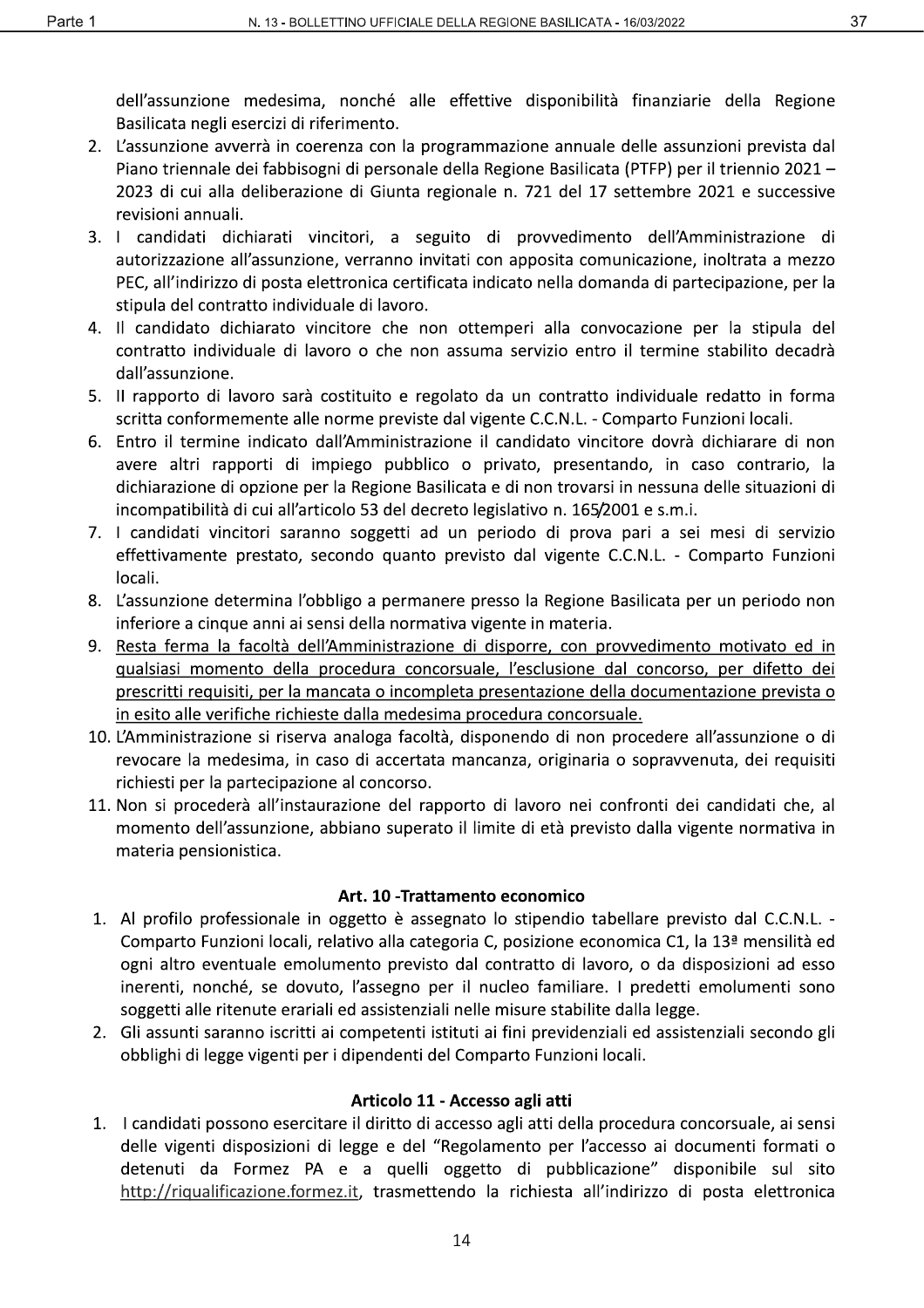certificata concorsi@pec.formez.it ed indicando nell'oggetto "Istanza di Accesso agli Atti

Concorso ....". Ai candidati che sosterranno la prova scritta è consentito, mediante l'apposita procedura telematica "atti on line" disponibile sul sistema "StepOne 2019", accedere per via telematica agli atti concorsuali relativi ai propri elaborati.

- 2. Con la presentazione della domanda di partecipazione alla procedura concorsuale il candidato dichiara di essere consapevole che eventuali richieste di accesso agli atti da parte dei partecipanti saranno evase da Formez PA previa informativa ai titolari di tutti gli atti oggetto delle richieste e facenti parte del fascicolo concorsuale del candidato. A tal fine, i candidati, nel caso di legittimo esercizio del diritto di accesso, autorizzano la visione e l'estrazione di copie degli atti inerenti alla procedura medesima.
- 3. Per le spese di segreteria e/o di riproduzione degli atti non consultabili on line con le proprie credenziali, i candidati sono tenuti a versare la quota prevista dal suddetto "Regolamento per l'accesso ai documenti formati o detenuti da Formez PA e a quelli oggetto di pubblicazione" disponibile sul sito http://riqualificazione.formez.it, secondo le modalità ivi previste. All'atto del versamento occorre indicare l'apposita causale. La ricevuta dell'avvenuto versamento deve essere esibita al momento della presentazione presso la sede Formez PA di Roma per la visione e riproduzione degli atti richiesti.
- 4. Il Responsabile Unico del Procedimento è il dirigente di Formez PA preposto all'Area Obiettivo RIPAM.

#### Art. 12 - Trattamento dei dati personali

- 1. Ai sensi dell'articolo 13 del Regolamento UE 2016/679 (GDPR), si informano i candidati alla presente procedura concorsuale per titoli ed esami che i dati raccolti saranno trattati esclusivamente per le finalità connesse all'espletamento della procedura stessa e per le successive attività inerenti all'eventuale procedimento di assunzione, nel rispetto della vigente normativa specifica e con l'impiego di misure di sicurezza atte a garantirne la riservatezza.
- 2. Gli stessi dati verranno raccolti sulla base del consenso espresso dal candidato all'atto della presentazione dell'istanza di partecipazione.
- 3. In relazione alle finalità descritte, il trattamento dei dati personali avviene mediante strumenti manuali, informatici e telematici con logiche strettamente correlate alle finalità sopra evidenziate e, comunque, in modo da garantire la sicurezza e la riservatezza dei dati stessi in conformità alle disposizioni previste dall'articolo 32 GDPR.
- 4. Il conferimento dei dati è obbligatorio e il rifiuto di fornire gli stessi comporta l'impossibilità di dar corso alla valutazione della domanda di partecipazione alla selezione.
- 5. Il trattamento dei dati verrà effettuato con procedure idonee a garantire la sicurezza e riservatezza dei dati da parte del Titolare del trattamento, del Designato al trattamento, nonché di tutti i soggetti preposti alla procedura di reclutamento - ivi compresa la Commissione esaminatrice - opportunamente autorizzati ed istruiti. I dati personali in questione sono trattati nel rispetto delle specifiche disposizioni di legge in materia e con l'impiego di misure di sicurezza idonee a garantire la riservatezza del soggetto interessato cui i dati si riferiscono.
- 6. Il Titolare del trattamento dei dati è la Regione Basilicata, con sede in Viale Vincenzo Verrastro, n. 4 - 85100 POTENZA, nella persona del Dirigente dell'Ufficio Risorse Umane e Organizzazione in qualità di Designato del trattamento ai sensi della D.G.R. n. 540 del 19 luglio 2021, al quale è possibile rivolgersi per esercitare i propri diritti e/o chiedere chiarimenti ai seguenti indirizzi:
	- e-mail ufficio.personale@regione.basilicata.it
	- PEC ufficio.risorse.umane@cert.regione.basilicata.it  $\bullet$
- 7. Il Responsabile del trattamento è Formez PA, con sede legale e amministrativa in Viale Marx, n. 15 - 00137 ROMA, nella persona del Dirigente dell'Area Obiettivo RIPAM. Incaricati del